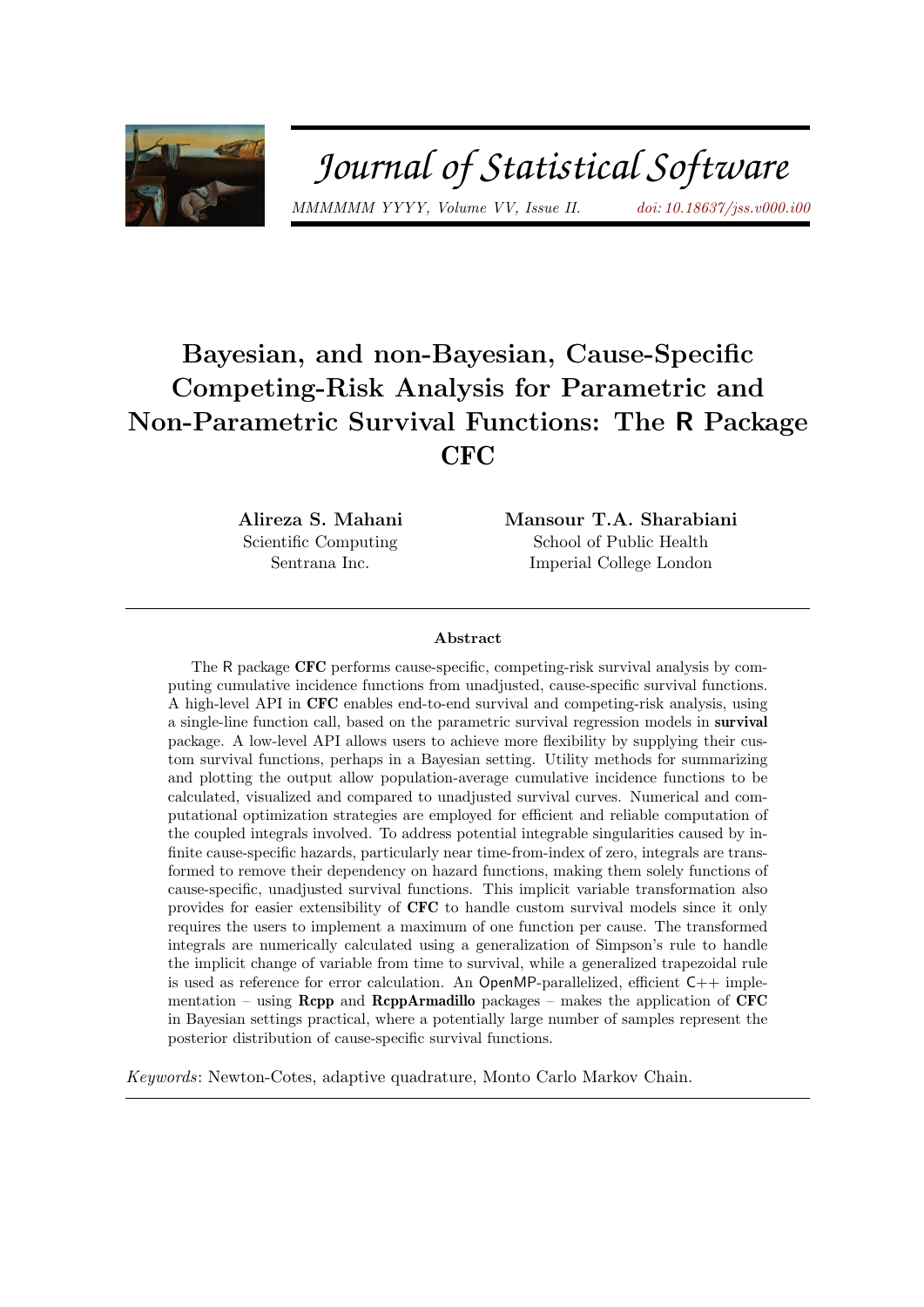#### 1. Introduction

Motivation: Consistent propagation and calculation of uncertainty using predictive posterior distributions is a key advantage of Bayesian frameworks [\(Gelman and Hill](#page-23-0) [2006\)](#page-23-0), particularly in survival analysis, where predicted entities such as survival probability can be highly-nonlinear, time-dependent functions of estimated model parameters. In the absence of high-performance software for Bayesian prediction, premature point-estimation of model parameters can only produce approximate – sometimes grossly wrong – mean values for pre-dicted entities (Figure [1,](#page-2-0) left panel). The R package  $CFC$  seeks to address this void for Bayesian cause-specific competing-risk analysis.

Existing methods and tools for competing-risk procedure: In survival analysis with multiple, mutually-exclusive, end-points, competing-risk techniques must be used to properly account for interaction among causes while estimating the expected percentage of population likely to experience events of a particular cause. Several techniques exist for competing-risk analysis, some of which have been implemented as open-source R packages. Among the more established technique are the cause-specific framework [\(Prentice, Kalbfleisch, Peterson Jr,](#page-24-0) [Flournoy, Farewell, and Breslow](#page-24-0) [1978\)](#page-24-0), sub-distribution hazard [\(Fine and Gray](#page-23-1) [1999\)](#page-23-1) (available in cmprsk [\(Gray](#page-23-2) [2014\)](#page-23-2)), mixture models [\(Larson and Dinse](#page-23-3) [1985\)](#page-23-3) (available in NPM-LEcmprsk [\(Chen, Chang, and Hsiung](#page-22-0) [2015\)](#page-22-0)), vertical modeling [\(Nicolaie, van Houwelingen,](#page-24-1) [and Putter](#page-24-1) [2010\)](#page-24-1), and the method of pseudo-observations [\(Andersen, Klein, and Rosthøj](#page-22-1) [2003\)](#page-22-1) (available in pseudo [\(Maja Pohar Perme and Gerster](#page-24-2) [2012\)](#page-24-2)). For an in-depth review and comparison of competing-risk methods, see [Haller, Schmidt, and Ulm](#page-23-4) [\(2013\)](#page-23-4). More recently, machine learning techniques such as random forests [\(Breiman](#page-22-2) [2001\)](#page-22-2) and gradient boosting machines [\(Friedman](#page-23-5) [2001\)](#page-23-5) have been extended to survival models (available via randomForestSRC [\(Ishwaran and Kogalur](#page-23-6) [2015\)](#page-23-6) and gbm [\(Ridgeway](#page-24-3) [2015\)](#page-24-3), respectively). The random forest survival implementation in **randomForestSRC** includes competing-risk analysis [\(Ishwaran, Gerds, Kogalur, Moore, Gange, and Lau](#page-23-7) [2014\)](#page-23-7).

Cause-specific competing-risk analysis: The cause-specific framework for competing-risk analysis (CFC) is a two-step process. First, independent survival models are constructed for each cause. In each cause-specific model, events due to alternative causes are treated as censoring. To arrive at cause-specific cumulative incidence functions, however, the population depletion due to competing risks must be taken into account, in order to avoid over-estimating the cause-specific incidence probabilities (Figure [1,](#page-2-0) right panel). This leads to a second step, where a set of coupled, first-order differential equations must be solved. A key advantage of CFC is that, by separating the two steps, it allows for full flexibility in using different survival models as input into the second step, including a combination of parametric and non-parametric model. The only requirement for each cause-specific survival model is the implementation of a function that returns the unadjusted survival probability at any given time from index. While the first step is straightforward, applying the second step - calculation of cumulative incidence functions from cause-specific survival models - is non-trivial due to numerical and computational challenges. These challenges are especially pronounced in Bayesian settings involving a large number of MCMC samples representing the posterior distribution of time-dependent functions for each subject. While a non-parametric version of the cause-specific framework is available in the survival package [\(Therneau](#page-24-4) [2015\)](#page-24-4) via function survfit, no reliable and modular open-source software enables the application of CFC to arbitrary parametric models, Bayesian or non-Bayesian, despite the popularity and intuitive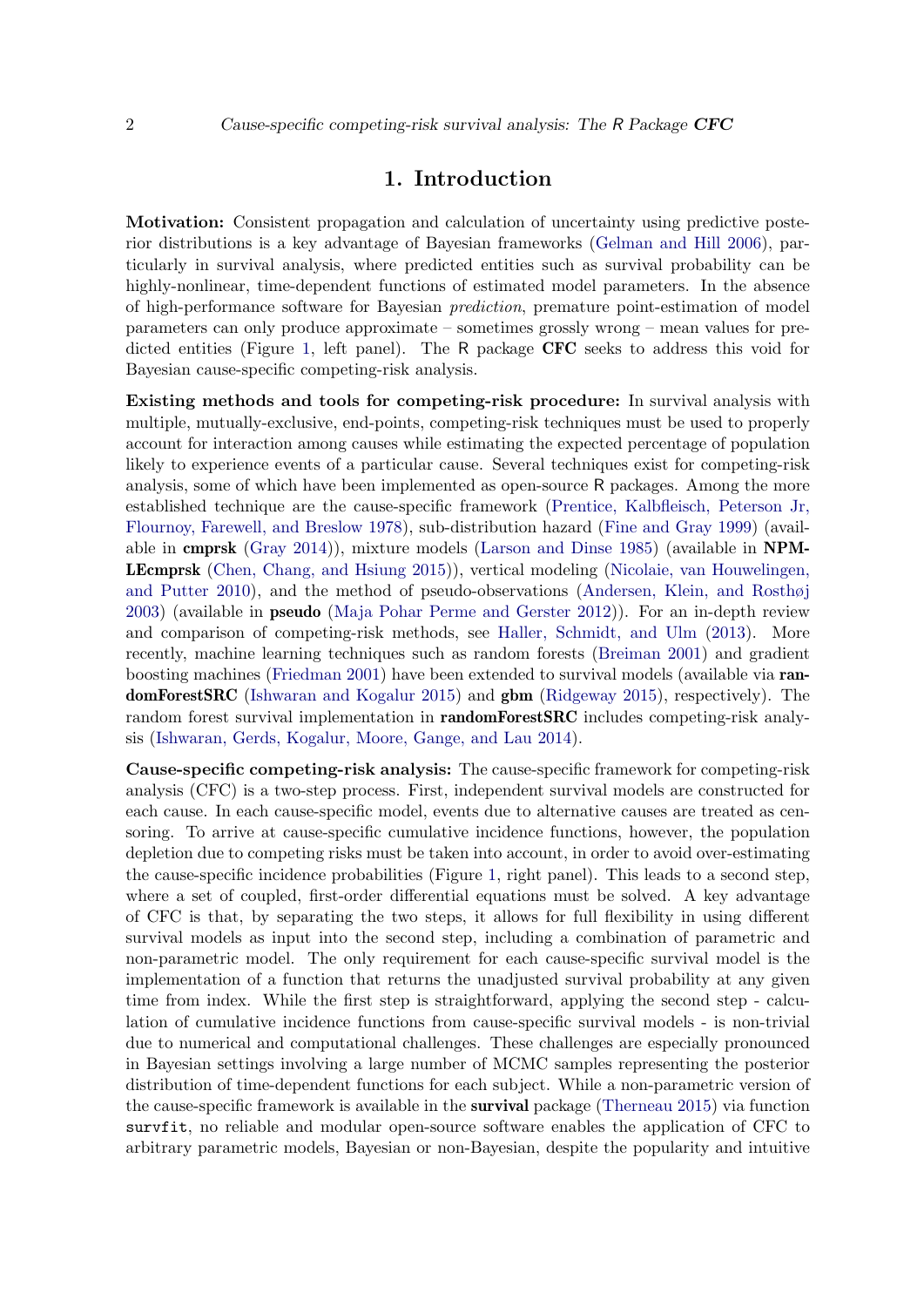<span id="page-2-0"></span>

Figure 1: Motivating Bayesian cause-specific competing-risk analysis. Left panel: Estimated survival probability, based on a Bayesian Weibull regression, at 614 days from index, for 'ovarian' data set, available in R package BSGW [\(Mahani and Sharabiani](#page-24-5) [2015a\)](#page-24-5). The x axis corresponds to the 'incorrect' (non-Bayesian) method of calculating the average of model coefficients, followed by calculation of survival probability using the coefficient averages. The y axis corresponds to the mean+/se values of the same survival probabilities, this time using the 'correct' (Bayesian) method of calculating the probabilities once for each sample, and then averaging the probabilities. All survival probabilities are significantly over-estimated by the non-Bayesian method. The underlying MCMC run consisted of 5000 iterations, the first 2500 of which were discarded as burn-in. Right panel: Comparison of cumulative incidence probability, with and without competing-risk correction, for the 'pcm' event in 'mgus1' data set, taken from R package survival [\(Therneau](#page-24-4) [2015\)](#page-24-4). Compared to a naive Kaplan-Meyer estimate, competing-risk analysis removes cases lost to 'death', thus reducing the pool of available subjects for 'pcm', and therefore leading to a smaller estimate for cumulative incidence probability for 'pcm'.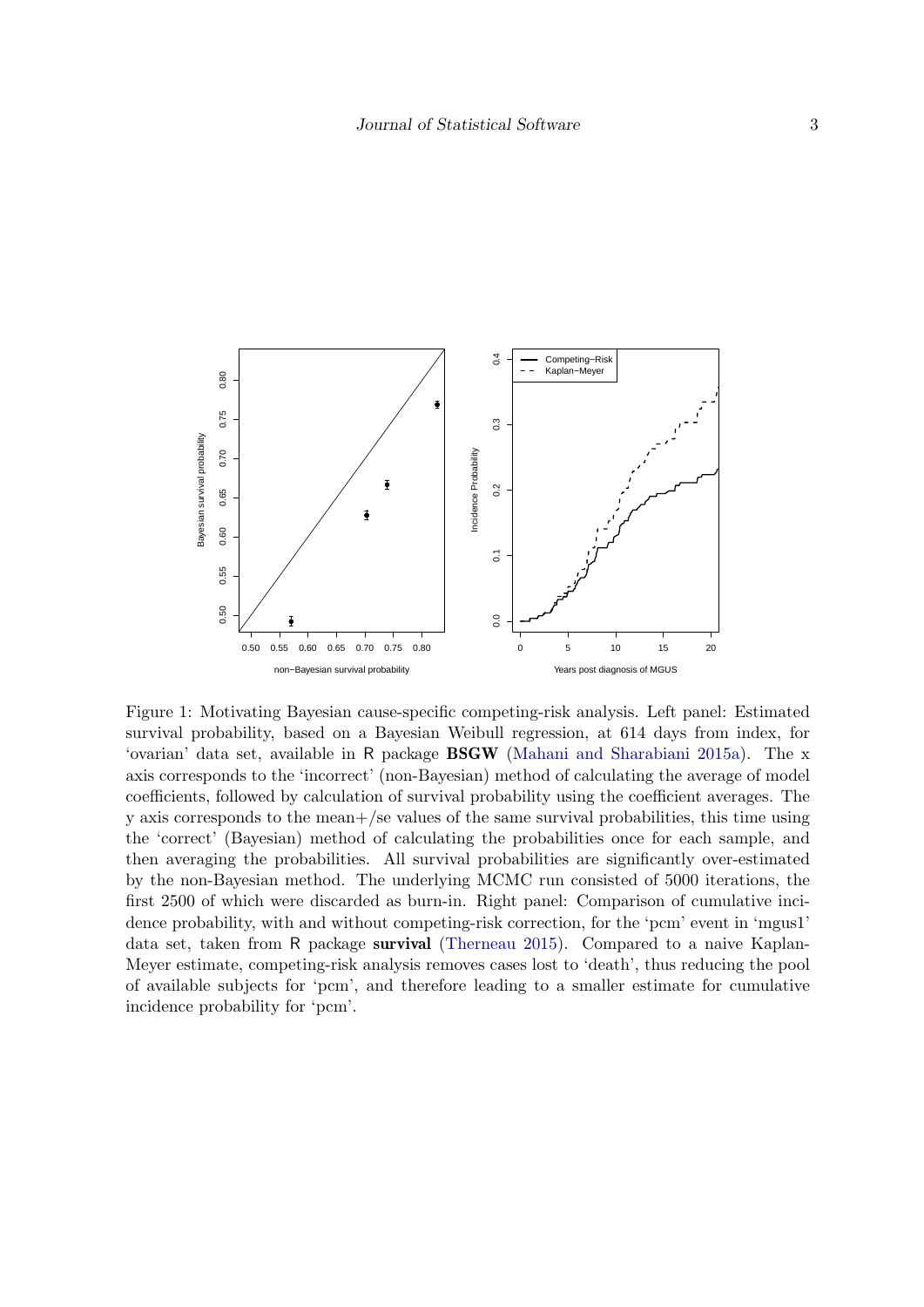appeal of this approach to competing-risk analysis.

**Our contribution:** The R package  $CFC$  provides – to our knowledge – the first open-source, general-purpose software for numerical calculation of cumulative incidence functions from cause-specific (unadjusted) survival functions (hereafter referred to as survival functions). Through a combination of algorithmic innovations, performance optimization techniques, and software design choices, CFC provides both an easy-to-use API for performing competingrisk analysis of standard parametric survival regression models (via integration with survival package) as well as the machinery for efficient and reliable application of CFC to arbitrary survival models, using both  $R$  and  $C++$  interfaces. The  $C++$  implementation and interface is based on the convenient framework of **Rcpp** (Eddelbuettel, François, Allaire, Chambers, [Bates, and Ushey](#page-23-8) [2011\)](#page-23-8) and RcppArmadillo [\(Eddelbuettel and Sanderson](#page-23-9) [2014\)](#page-23-9) packages. As such, CFC should appeal to practitioners as well as package developers.

Paper outline: The rest of this paper is organized as follows. In Section [2](#page-3-0) we discuss the challenges of – and solutions for – the numerical quadrature problem of Bayesian CFC. In Section [3,](#page-8-0) we review the CFC package in some detail, including a description of its three usage modes. Section [4](#page-10-0) presents several examples illustrating these usage modes and other features of CFC. Section [5](#page-20-0) concludes with a summary of our work and pointers to pontential future research and development.

# 2. Bayesian CFC quadrature

<span id="page-3-0"></span>This section provides the mathematical framework for CFC, discusses the shortcomings of existing quadrature techniques for the numerical integration involved in Bayesian CFC, and presents our alternative quadrature algorithm, the generalized Newton-Cotes framework.

#### 2.1. Cause-specific competing-risk survival analysis

The following set of  $K$  coupled, first-order differential equations describe the time evolution of cause-specific cumulative incidence functions,  $F_k(t)$ :

<span id="page-3-1"></span>
$$
\frac{dF_k(t)}{dt} = \left(1 - \sum_{k'=1}^K F_{k'}(t)\right) \lambda_k(t),\tag{1}
$$

where  $\lambda_k(t)$  ( $\geq 0$ ,  $\forall t > 0$ ) refers to the k'th (non-negative) cause-specific hazard function. These equations can be decoupled and transformed into integrals. We do so by summing the two sides of Equation [1](#page-3-1) over all  $k$ :

<span id="page-3-2"></span>
$$
\sum_{k=1}^{K} \frac{dF_k(t)}{dt} = \left(1 - \sum_{k'=1}^{K} F_{k'}(t)\right) \sum_{k=1}^{K} \lambda_k(t),\tag{2a}
$$

$$
\implies \frac{dE(t)}{E(t)} = -\sum_{k} \lambda_k(t),\tag{2b}
$$

where we have defined the event-free probability function,  $E(t)$ , as:

=⇒

<span id="page-3-3"></span>
$$
E(t) \equiv 1 - \sum_{k=1}^{K} F_k(t),\tag{3}
$$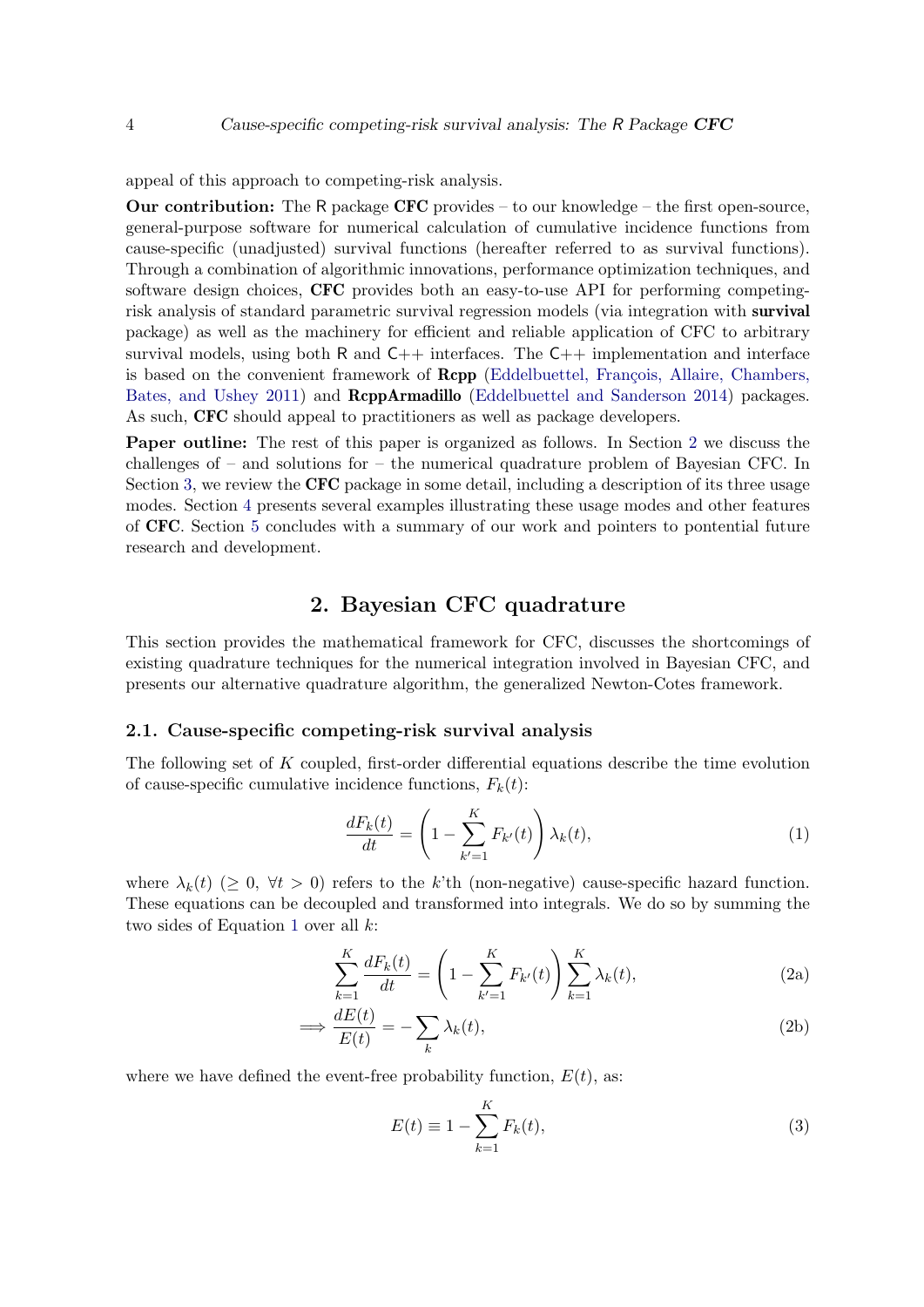Solving for  $E(t)$  in Equation [2b,](#page-3-2) we obtain:

<span id="page-4-3"></span><span id="page-4-2"></span><span id="page-4-1"></span>
$$
E(t) = \prod_{k=1}^{K} S_k(t),
$$
\n(4)

where  $S_k(t)$  stands for the unadjusted survival function for cause k. They are defined as:

$$
S_k(t) \equiv \exp\left(-\int_{t'=0}^t \lambda_k(t') dt'\right)
$$
\n(5)

Since hazard functions are non-negative, we conclude that

$$
0 \le S_k(t) \le 1, \qquad \forall \ k = 1, \dots, K \ , \ t \ge 0,
$$
\n
$$
(6)
$$

and also that  $S_k(0) = 1$ . These functions correspond to the naive, Kaplan-Meyer approach depicted in Figure [1](#page-2-0) (left panel). Substituting back into Equation [1](#page-3-1) and integrating the two sides, we arrive at the following  $K$ , one-dimensional integral equations:

$$
F_k(t) = \int_{t'=0}^t \left( \prod_{k'=1}^K S_k(t') \right) \lambda_k(t') dt'. \tag{7}
$$

The integrals of Equation [7](#page-4-0) do not generally have closed-form solutions. For example, in a Weibull survival model, we have

<span id="page-4-0"></span>
$$
\lambda_k(t) = \alpha_k \gamma_k t^{\alpha_k - 1},\tag{8a}
$$

$$
S_k(t) = \exp(-\gamma_k t^{\alpha_k}),\tag{8b}
$$

which leads to the following expression for cumulative incidence functions with two competing risks  $(K = 2)$ :

$$
F_1(t) = -\alpha_1 \gamma_1 \int_0^t u^{\alpha_1 - 1} e^{-(\gamma_1 u^{\alpha_1} + \gamma_2 u^{\alpha_2})} du,
$$
\n(9)

and similarly for  $F_2(t)$ . In the absence of an exact solution, we must resolve to numerical integration.

In most real-world problems, each of the  $K$  integrals of Equation [7](#page-4-0) must be evaluated more than once. For example, in regression settings each observation will have a distinct set of cause-specific hazard, survival, and cumulative incidence functions that are dependent on the value of the feature vector for that observation. Furthermore, in Bayesian settings where posteriors are approximated by MCMC samples, each combination of observation and cause will have as many integrals as samples. For example, in a competing-risk analysis with 3 causes, 1000 observations, and 5000 posterior samples,  $3 \times 1000 \times 1000 = 3$  million cumulative incidence functions must be calculated. As a result, computational efficiency of the quadrature algorithm is of prime importance in Bayesian CFC.

#### 2.2. Shortcomings of current quadrature techniques for Bayesian CFC

Most modern techniques for one-dimensional, numerical integration are based on function interpolation. Perhaps the most common set of techniques are Gaussian quadratures [\(Stroud](#page-24-6)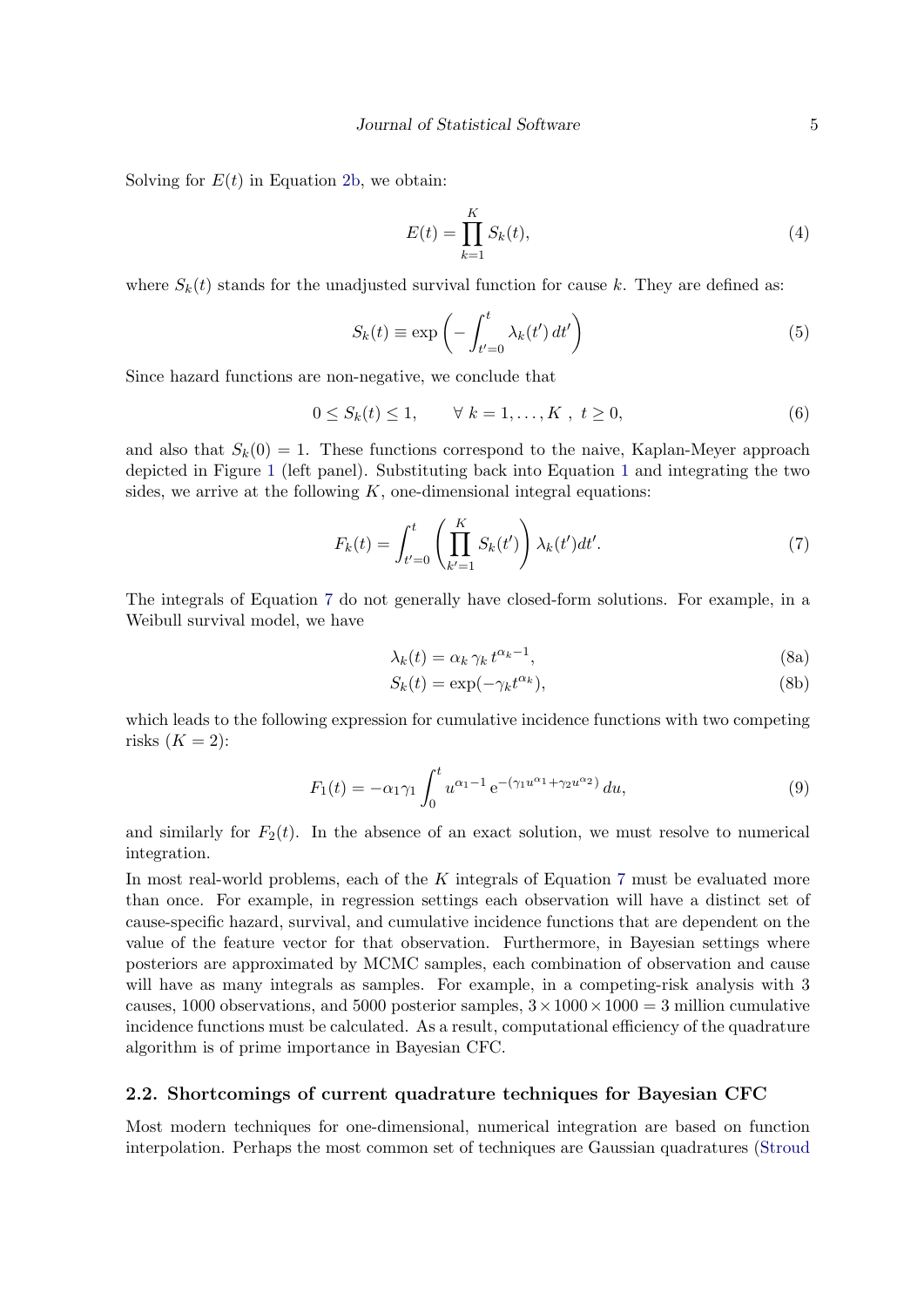[and Secrest](#page-24-6) [1966\)](#page-24-6), which approximate an integral by a weighted sum of function values evaluated on a pre-specified, irregular grid, often yielding exact results for polynomials. A particular flavor called Gauss-Kronrod quadrature [\(Laurie](#page-23-10) [1997\)](#page-23-10) allows function evaluations to be re-used in successive, adaptive iterations. The QUADPACK library [\(Piessens, de Doncker-](#page-24-7)Kapenga, [Uberhuber, and Kahaner](#page-24-7) [2012\)](#page-24-7), ported to R via the integrate function in stats package, is based on Gauss-Kronrod, and augmented by Wynn's epsilon algorithm [\(Wynn](#page-24-8) [1966\)](#page-24-8) to accelerate convergence for end-point singularities.

A direct application of this software to the Bayesian CFC quadrature problem, however, is inefficient due to several reasons. Firstly, and most importantly, users often expect a *dense output* for cumulative incidence functions, i.e.,  $F_k(t)$ 's in Equation [7](#page-4-0) must be evaluated at multiple values of  $t$ . QUADPACK, on the other hand, is not designed to produce dense output, and therefore would require as many calls as the number of outputs desired. This can lead to an excessive number of function evaluations, which is particularly troubling in time-consuming, Bayesian problems. Secondly, there is a significant opportunity to share computational work across the  $K$  integrals in CFC. This is due to the fact that the integrands in Equation [7](#page-4-0) are various multiplicative permutations of cause-specific hazard and survival functions. Taking advantage of this opportunity, however, requires custom code that is designed for the particular structure of the CFC problem. Finally, direct calculation of each intergal in Equation [7](#page-4-0) is suboptimal from a usability pespective, since it requires the user to supply two functions per cause: the hazard function,  $\lambda_k(t)$ , and the survival function,  $S_k(t)$ . While the two functions are related by Equation [5,](#page-4-1) yet their conversion requires integration or differentiation. Also, in non-parametric survival models, the survival function is usually not differentiable (e.g., piece-wise step function) and hence the hazard function is unavailable. In the best case, requiring both functions adds a burden to the user and increases the possibility of mistakes. Numeric differentiation, e.g., using numDeriv [\(Gilbert and Varadhan](#page-23-11) [2012\)](#page-23-11), is an option, but it is computationally expensive.

A second class of integration algorithms are quadrature by variable transformation [\(Press](#page-24-9) [2007,](#page-24-9) Chapter 4), better known as double-exponential (DE) or Tanh-Sinh methods [\(Takahasi](#page-24-10) [and Mori](#page-24-10) [1974\)](#page-24-10). They combine a hyperbolic change-of-variable with trapezoidal rule to induce exponential convergence of the integral near end-point singularities. As such, they are better suited to handle such singularities compared to Gauss-Kronrod techniques. DE quadrature has recently been implemented in R via the package **deformula** [\(Okamura](#page-24-11) [2015\)](#page-24-11). For an empirical comparison of quadrature techniques, see [Bailey, Jeyabalan, and Li](#page-22-3) [\(2005\)](#page-22-3). Of the three problems with QUADPACK discussed above, the last two are equally applicable to DE methods. (The trapezoidal rule used in DE methods can produce cumulative integrals.) We therefore develop a custom quadrature algorithm for Bayesian CFC that addresses the shortcomings of existing techniques.

#### <span id="page-5-0"></span>2.3. Implicit variable transformation quadrature using generalized Newton-Cotes

We transform Equation [7](#page-4-0) to an equivalent form that removes the hazard function, thereby freeing it from potential singularities. To do so, we use the definition of  $S_k(t)$  in Equation [5](#page-4-1) to get

$$
dS_k(t) = d\left(\exp(-\int_0^t \lambda_{k'}(t')dt')\right) = -\lambda_k(t)S_k(t)
$$
\n(10)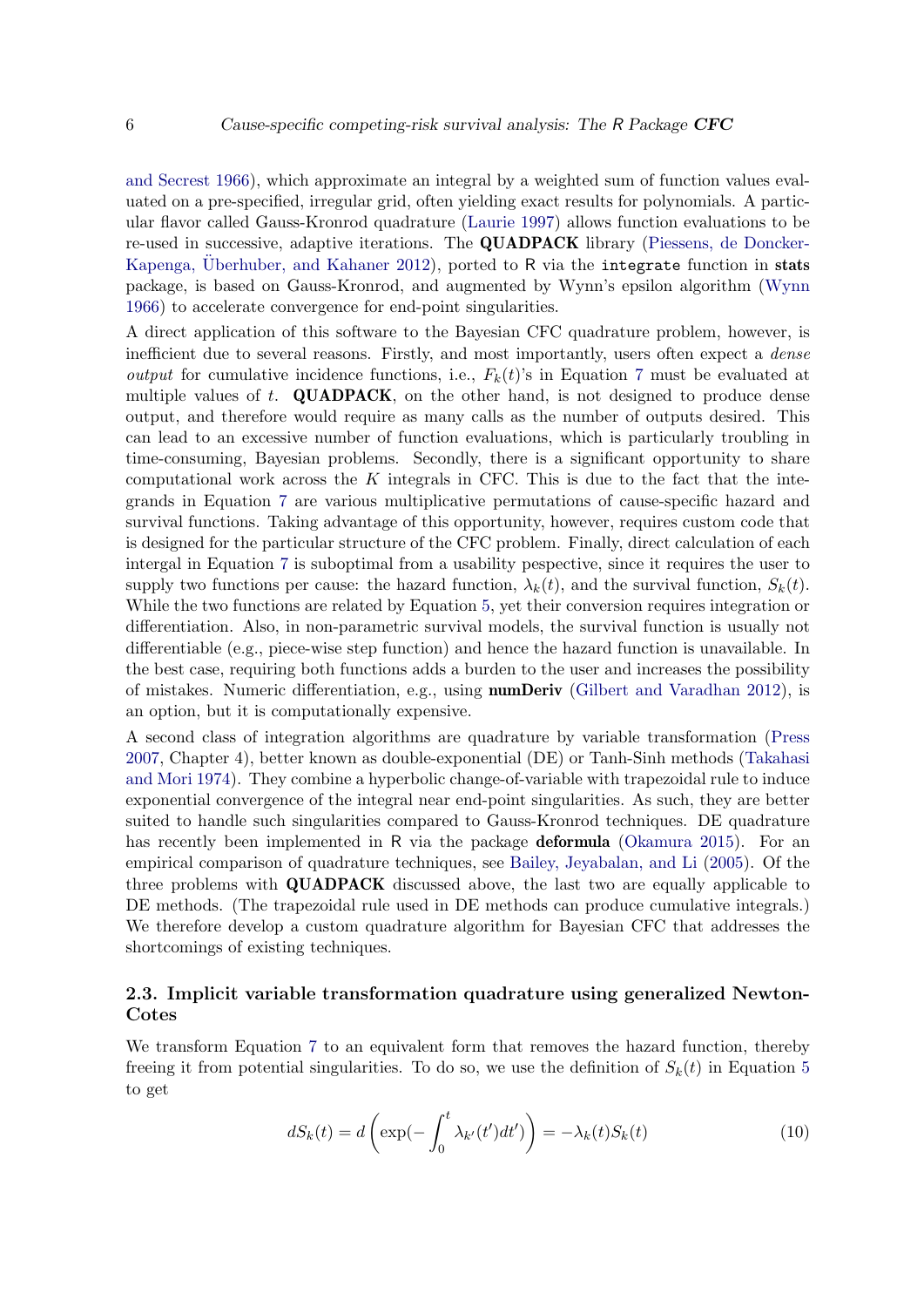Solving for  $\lambda_k(t)$ , and inserting back into Equation [7,](#page-4-0) we obtain:

<span id="page-6-0"></span>
$$
F_k(t) = -\int_0^t \left( \prod_{k' \neq k} S_{k'}(t') \right) dS_k(t'), \ \ \forall \, k = 1, \dots K. \tag{11}
$$

Thanks to the conditions described in [6,](#page-4-2) the integrand is now bounded.

The transformation from Equation [7](#page-4-0) to Equation [11](#page-6-0) is closely related to the DE method, with two notable differences: First, while in DE we use a double-exponential change of variable such as  $t = \tanh(\frac{\pi}{2}\sinh(u))$ , here we use a custom transformation,  $t = S_k^{-1}$  $\binom{-1}{k}(u)$ . Secondly, rather than applying the transformation explicitly – which would require the user to supply the inverse survival functions – we leave it implicit. This allows us to handle cases where explicit derivation of inverse survival functions is impossible; it also makes the software user-friendly.

Similar to the DE method, we apply Newton-Cotes techniques to the integrals of Equation [11.](#page-6-0) However, in exchange for removing the singularity, the new form – with variable transformation left implicit – imposes limits such as inability to cheaply find interval midpoints on the scale of transformed variable, thus rendering the classical Newton-Cotes expressions invalid (with the exception of trapezoidal rule). We have thus developed a generalized Simpson's rule that applies to integrals with an implicit change of variable, such as in Equation [11.](#page-6-0) Recall the standard Simpson's rule which approximates the integral of  $f(t)$  in the interval [a, b] via a quadratic approximation of the function:

<span id="page-6-1"></span>
$$
\int_{a}^{b} f(t) dt \cong I_{ss}(f; a, b) \equiv \frac{b-a}{6} \left\{ f(a) + 4f(\frac{a+b}{2}) + f(b) \right\}.
$$
 (12)

In generalized Simpson, we have:

$$
\begin{vmatrix}\n\int_{a}^{b} f(t) \, dg(t) \cong I_{gs}(f, g; a, b) \\
= \frac{g(b) - g(a)}{6} \frac{f(a) + 4f(\frac{a+b}{2}) + f(b) + 2r(f(a) - f(b)) - 3r^{2}(f(a) + f(b))}{1 - r^{2}}, \\
2g(\frac{a+b}{2}) - g(a) - g(b)\n\end{vmatrix}
$$
\n(13a)

$$
r \equiv \frac{2g(\frac{a+b}{2}) - g(a) - g(b)}{g(b) - g(a)}.
$$
\n(13b)

Proof is given in Appendix [A,](#page-24-12) which relies on a quadratic expansion of  $f$  in terms of  $g$ over the interval [a, b]. Note that if  $q(t)$  is linear in t, then  $r = 0$  and the generalized equation in [13a](#page-3-1) reduces to the standard form in Equation [12.](#page-6-1) Also, in the corner cases where  $g(a) = g((a + b)/2)$  or  $g((a + b)/2) = g(b)$  (leading to  $r<sup>2</sup> = 1$ ), the above equation must be overridden in favor of a single trapezoidal step over the other half of the interval  $[a, b]$ . The implementation in CFC contains this protective measure, which is particularly useful for handling non-parametric survival functions.

While it is possible to use the inequalities of [6](#page-4-2) to derive firm upper bounds for integration error, such upper bounds are too pessimistic since they assume piece-wise constant survival curves. Instead, we opt for a common approach in adaptive quadrature literature, i.e., using the difference between our method, and the output of a less accurate technique as a proxy for integration error. In our case, we use the trapezoidal rule as reference, which is easily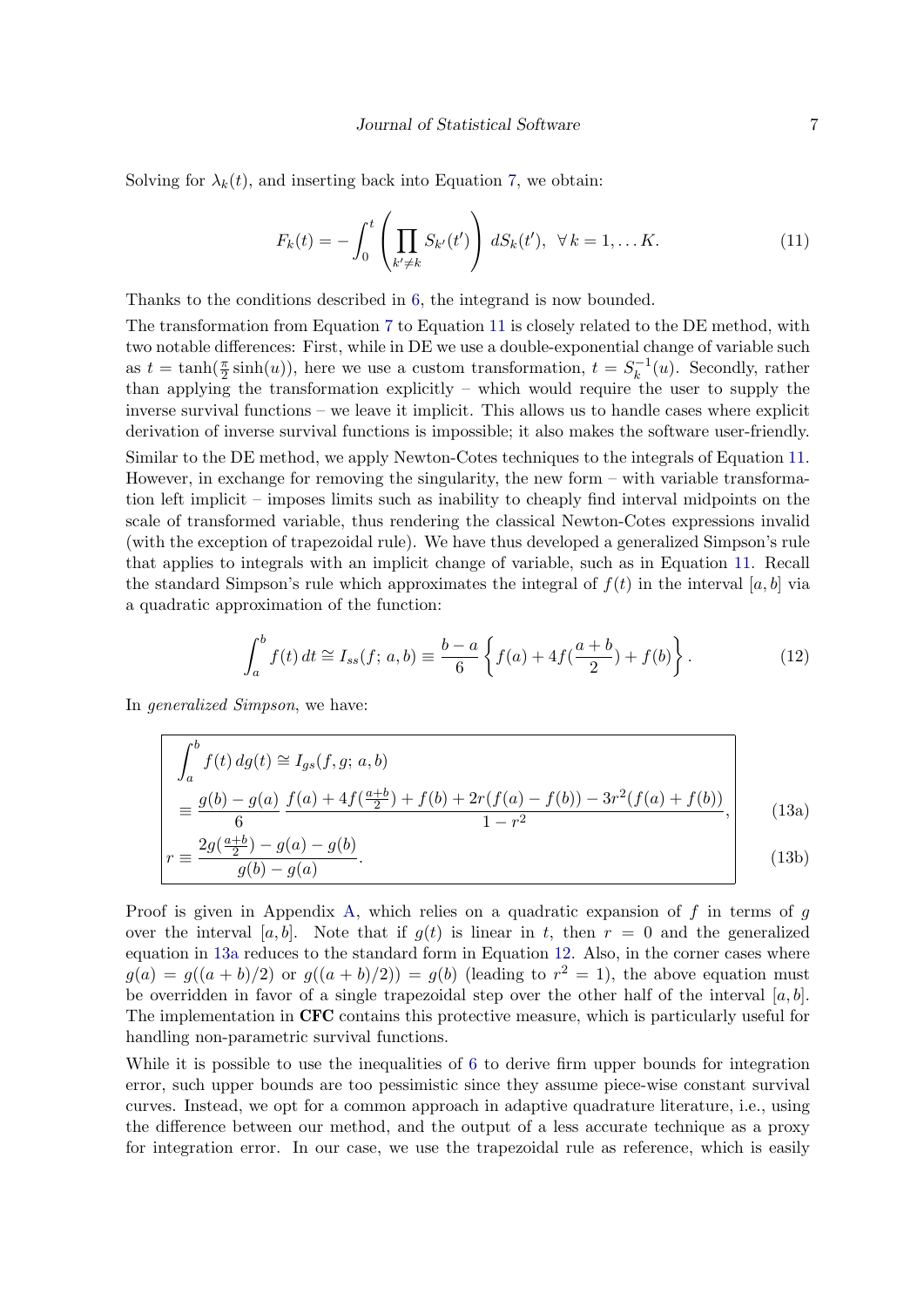generalized to the implicit variable transformation method:

<span id="page-7-0"></span>
$$
\int_{a}^{b} f(t) dg(t) \cong I_{gt}(f, g; a, b) = \frac{g(b) - g(a)}{2} (f(a) + f(b)).
$$
\n(14)

The advantage of using a generalized Newton-Cotes framework is that 1) it permits an adaptive subdivision scheme which reuses all previous integrand evaluations [\(Press](#page-24-9) [2007,](#page-24-9) Chapter 4), and 2) in the process, we obtain dense output for the integral, i.e., at all subdivision boundaries. To provide dense output at arbitrary points requested by the user, we use interpolation. Pseudo-code for the CFC quadrature algorithm is listed below. (For simplicity, we focus on a single integration task, which is wrapped in a for loop, corresponding to observations and/or Bayesian samples.)

#### <span id="page-7-1"></span>Algorithm 1

**Input:**  $\{S_k(.)\}$ ,  $k = 1, ..., K$  (cause-specific survival functions) **Input:**  $t_{out}$  (dense output time vector) **Input:**  $N_{max}$  (maximum number of adaptive subdivisions) **Input:**  $\epsilon$  (relative error tolerance for integration) **Output:**  $\{I_k\}, k = 1, ..., K$  (cause-specific CI functions, each one evaluated at  $t_{out}$ ) 1.  $t_{max} \leftarrow max(\mathbf{t}_{out})$ 2.  $\mathbf{t} \leftarrow \begin{bmatrix} 0 & t_{max} \end{bmatrix}$  (integration time grid) 3. Apply generalized Simpson and trapezoidal to t to initialize CI estimates and errors. 4.  $e \leftarrow$  Maximum integration error across all causes at  $t_{max}$ 

- 5.  $N \leftarrow 1$
- 6. while  $(e > \epsilon)$  and  $(N < N_{max})$
- 7. Identify time interval with maximum contribution towards integration error.
- 8. Split the the identified interval in half.
- 9. Update generalized Simpson and trapezoidal CI estimates and errors.
- 10.  $e \leftarrow$  Maximum integration error across all causes at  $t_{max}$
- 11.  $N \leftarrow N + 1$

```
12. Interpolate generalized Simpson CI estimates over t to produce \{I_k\} for t_{out}.
```
13. return  $\{I_k\}$ 

In implementing the above quadrature algorithm in CFC, we have used several performance optimization strategies, which are discussed next.

#### 2.4. Performance optimization strategies in CFC

Since a key target application of **CFC** is Bayesian survival models, performance is an important consideration. We have adopted three performance optimization strategies in CFC for executing the quadrature algorithm described in Section [2.3:](#page-5-0) 1)  $C++$  implementation, 2) work sharing, and 3) parallel execution. Below we discuss each strategy.

C++ implementation: This includes two interconnected but distinct concepts, 1) implementation of the CFC quadrature algorithm in  $C_{++}$ , and 2) API definition for user-supplied survival functions in  $C_{++}$ . While it is possible to accept and call an R implementation of survival functions inside the  $C_{++}$ -based quadrature algorithm, the data marshalling overhead of repeated calls from  $C++$  to R can more than nullify the benefits of porting the quadrature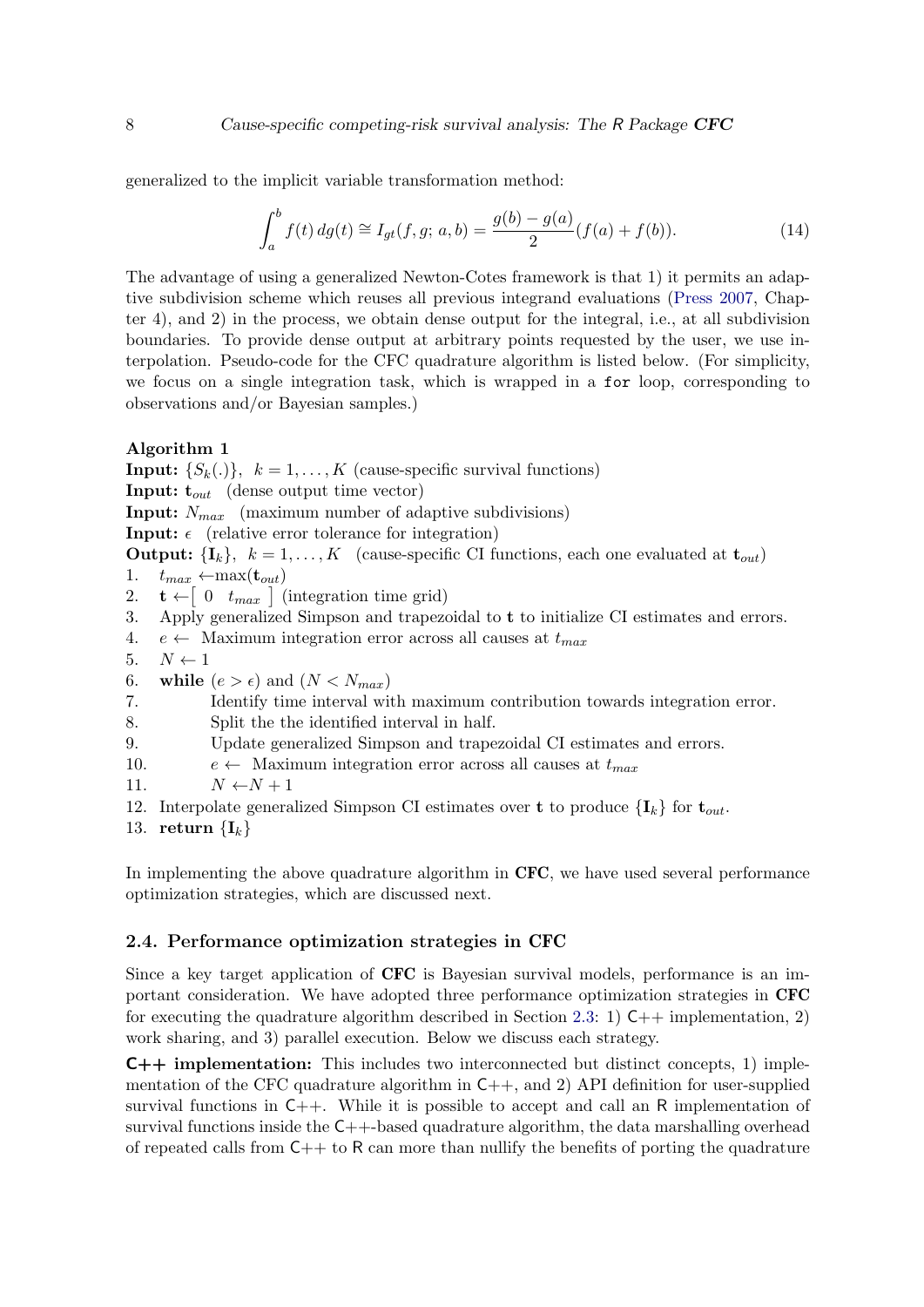algorithm to  $C_{++}$  [\(Eddelbuettel](#page-22-4) [2013\)](#page-22-4). In other words, if the survival function must be executed in R, it is best for the quadrature algorithm to also run in R. We rely on the framework provided by the **Rcpp** package [\(Eddelbuettel](#page-23-8) *et al.* [2011\)](#page-23-8) for our  $C++$  implementation, which facilitates the development and maintenance of  $CFC$  and also encourages more efficient  $C++$ implementations of survival functions by users and package developers. Details regarding the  $C++$  components of CFC are provided in Section [3.](#page-8-0)

Work sharing: In most cases, evaluating the integrand is where a significant fraction, if not the majority, of time is spent in a quadrature algorithm. Therefore, minimizing the number of such function evaluations can be a rewarding performance optimization technique. In generalized Simpson (Equation [13a\)](#page-3-1) and trapezoidal (Equation [14\)](#page-7-0) steps applied to the CFC problem, we need to evaluate two types of entities: 1) individual survival functions  $(S_k\text{'s})$ , and 2) their leave-one-out products  $(\prod_{k'\neq k} S_{k'})$ . We use two types of optimizations to minimize unnecessary calculations: 1) calculation of  $S_k$ 's is shared across all causes, and 2) the full product  $\prod_k S_k$  is calculated once, and divided by individual  $S_k$  terms to arrive at leave-one-out terms.

Parallelization: Calculation of cumulative incidence functions for different observations and/or samples is clearly an independent set of tasks, which can be executed in parallel. We use OpenMP in  $C_{++}$ , and **doParallel** [\(Analytics and Weston](#page-22-5) [2015a\)](#page-22-5) and **foreach** [\(Analytics](#page-22-6) [and Weston](#page-22-6) [2015b\)](#page-22-6) packages in R, for this task parallelization. As long as the span of the iterator, which is typically the product of observation count and number of samples per observation (in Bayesian models), is sufficiently large, this parallelization scales well with the number of threads used (up to the physical/logical core count on the system). For an illustration of the impact of parallelization on performance, see Section [4.3.](#page-16-0)

# 3. CFC implementation and features

<span id="page-8-0"></span>This section introduces the CFC software and its components, including the three usage modes for cause-specific competing-risk analysis. Examples illustrating each usage mode will be provided in Section [4.](#page-10-0) As usual, package documentation is the ultimate reference for all details.

#### 3.1. Overview of CFC

CFC functionalities can be categorized into three groups: 1) core functionality, 2) utilities, and 3) legacy code. The core functionality in CFC is numerical calculation of cause-specific, competing-risk differential equations in Eq. [1,](#page-3-1) using the implicit variable transformation in Eq[.11,](#page-6-0) and based on the generalized Newton-Cotes method outlined in Eqs. [13a](#page-3-1) and [14.](#page-7-0) There are two implementations of Algorithm [1](#page-7-1) in CFC: the R-based function cscr.samples.R, and the C++-based function cscr\_samples\_Cpp. Both these functions are private, and exposed through a common interface, cfc, which dispatches the right method by inspecting the first argument. The cfc API provides the users and package developers with the capability to perform cause-specific, competing-risk analysis using their custom-built survival functions, as long as they conform to a pre-specified but flexible interface, which is described in Section [3.2.](#page-9-0) These functions can be Bayesian or non-Bayesian, parametric or non-parametric.

The utility methods in CFC, on the other hand, expose a convenient API for users to perform end-to-end survival and competing-risk analysis with minimal effort. The tradeoff is that the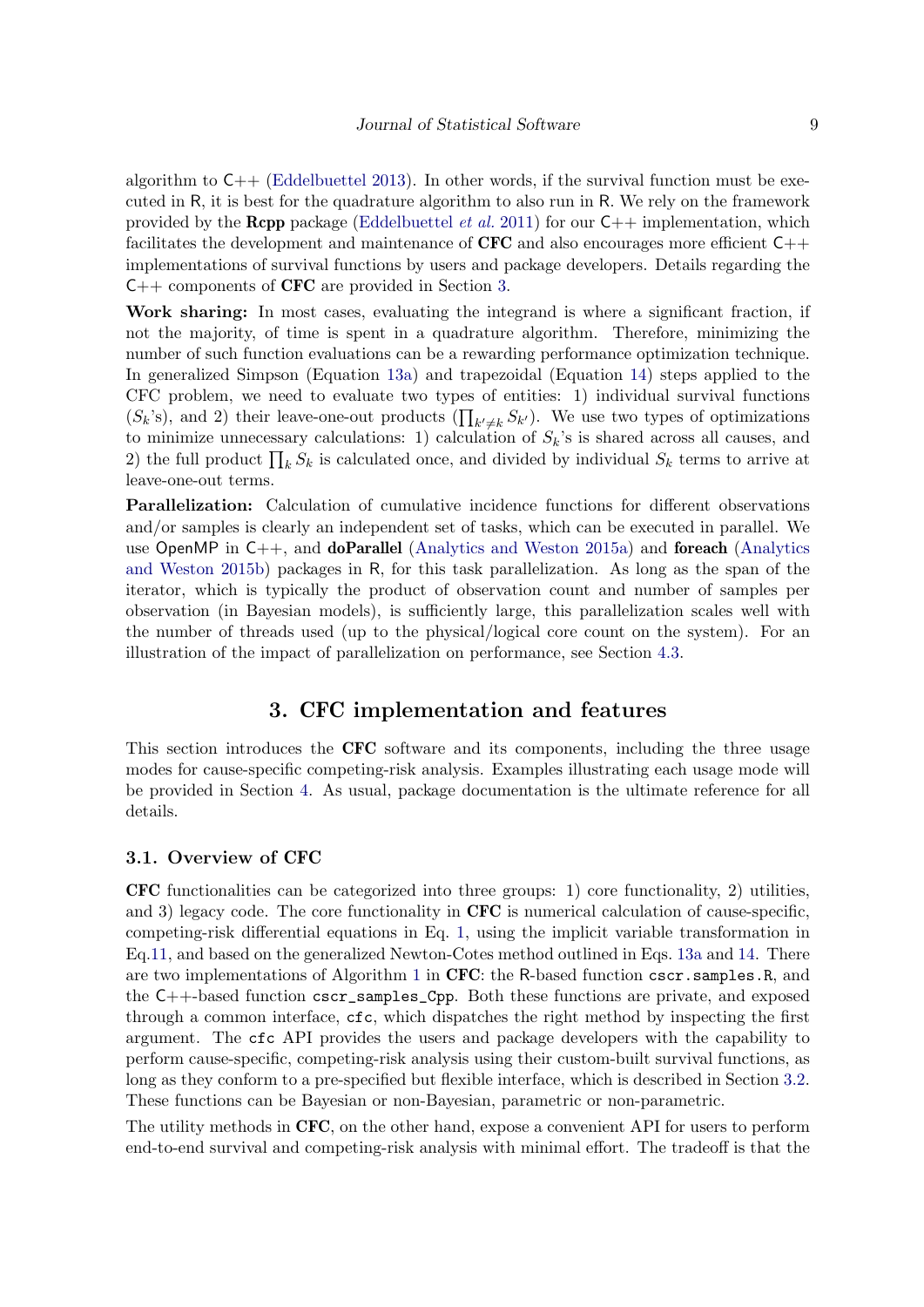set of survival functions available through this API is limited to (non-Bayesian) parametric survival regression models of package **survival**. This still represents a core set of popular models, and should address the needs of many practitioners. The functions in this API are cfc.survreg, summary.cfc.survreg, plot.summary.cfc.survreg, cfc.survreg.survprob and cfc.prepdata. The last two functions are described in Section [3.2,](#page-9-0) and all functions are illustrated via examples in Section [4.](#page-10-0)

Legacy functions in CFC (cfc.tbasis and cfc.pbasis and their associated S3 methods) apply a composite trapezoidal rule to user-supplied survival curves, i.e., evaluated at predetermined time points. Here the choice of time intervals is not optimized, and no error analysis is performed. The use of legacy **CFC** is deprecated in favor of the new machinery described in this paper. Interested readers can refer to package documentation for further details on how to use the legacy code.

#### <span id="page-9-0"></span>3.2. CFC usage modes

In order to achieve the dual objectives of user-friendliness and flexibility, CFC offers three usage modes: 1) end-to-end survival and competing-risk analysis, using  $\texttt{cc}$ -survreg, 2) competing-risk analysis of user-supplied survival functions, written in R, and 3) competingrisk analysis of user-supplied functions, written in  $C_{++}$ . The last two usage modes are exposed through a common interface, i.e., the public function cfc. We review each usage mode below, with examples to follow in Section [4.](#page-10-0)

Parametric survival regression and competing-risk analysis: This is the most convenient usage mode, in which a one-line call to cfc.survreg performs both cause-specific survival regression and competing-risk analysis. More specifically,  $cfc$  survreg executes three steps: i) parsing the survival formula to create cause-specific status columns and formulas; ii) calling the survreg function from survival package [\(Therneau](#page-24-13) [2013\)](#page-24-13) for each cause; iii) calling the internal CFC function, cscr.samples.R, to perform competing-risk analysis. To perform the first step, we use the (public) utility function cfc.prepdata. To perform the last step, the (unadjusted) survival function associated with the survreg models is needed, which we have implemented in  $\texttt{cfc.survreg.survprob}$ . This survival function is made public, so as to allow users to easily combine survreg models with other types of survival models. It contains a custom implementation of the survival functions needed by cscr.samples.R, using the "dist" field of the returned object from survreg, along with the definition of distributions made available via survreg.distributions. The implementation is a verbatim translation of the definition of location-scale family [\(Datta](#page-22-7) [2005\)](#page-22-7). This usage mode trades off flexibility for user-friendliness, as it is restricted to the survival regression models covered in the survival package, as well as user-defined survival distributions following the conventions of that package. An example is provided in Section [4.1.](#page-10-1)

CFC for user-supplied survival functions implemented in R: If the f.list argument passed to cfc is a list of functions - implemented in R - then cfc dispatches cscr.samples.R. This is more flexible than using  $cfc$ . survreg since the user can supply any arbitrary survival function, as long as it conforms to the prototype expected by cscr.samples.R. However, it requires the user to implement one or more survival functions. These functions must follow this prototype:

func(t, args, n)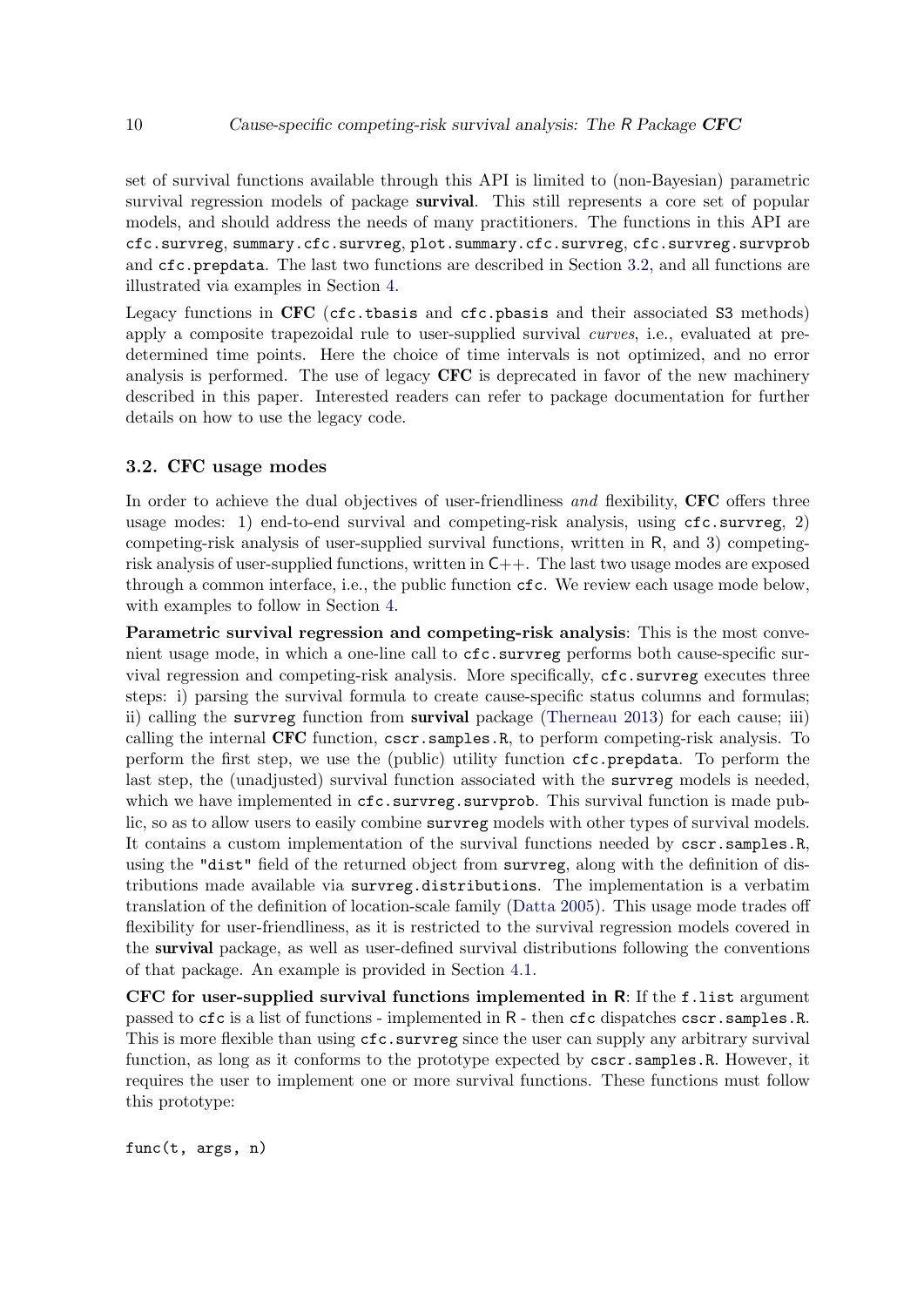where t is a vector of time-from-index (non-negative) values, args is a list of argument needed by the function, and n is an iterator that spans the observations and/or samples. It is the responsibility of function implementation to consistently interpret n, and map it from one dimension to multiple dimensions, e.g., to obtain observation and sample indices. Of course, we could have chosen to hide n inside args, but decided to make it explicit to draw attention to its special meaning. In Section [4](#page-10-0) we will see several example implementations of survival functions conforming to the above prototype.

CFC for custom models  $\text{-}$  C++ mode: This usage mode offers the same functionality as the previous one, but requires the user to supply the survival functions in  $C_{++}$ . This often leads to significant speedup; however, implementation is also more involved as it requires at least three functions per distinct cause-specific model: initializer, survival function, and resource de-allocator. An example is provided in Section [4.3,](#page-16-0) illustrating the impact of transition from C++ to R implementation (of survival functions) on performance. To facilitate both package development and maintenance as well as survival-function implementation by users, we have adopted the framework of  $\mathbf{Rcpp}$  (for data exchange with  $\mathsf{R}$ ) and  $\mathbf{RcppArmadillo}$  (for linear algebra):

```
typedef arma::vec (*func)(arma::vec x, void* arg, int n);
typedef void* (*initfunc)(Rcpp::List arg);
typedef void (*freefunc)(void *arg);
```
Note the use of void\* pointer in function prototypes. This allows for a uniform API across all survival functions, leaving the casting and interpretation of this pointer to each implementation. See Example 3 in Section [4.3.](#page-16-0)

# 4. Using CFC

<span id="page-10-0"></span>As discussed in Section [3.2,](#page-9-0) CFC can be used in three modes, which progressively become more flexible but also require more significant programming effort. Examples 1-3 illustrate how each mode can be used. The final example illustrates a key advantage of the CFC framework, namely the logical separation of cause-specific survival analysis from the competing-risk analysis, which in turns allows for combining survival models of different kind in the same competing-risk analysis.

#### <span id="page-10-1"></span>4.1. Example 1: end-to-end competing-risk analysis using Weibull regression

In our first example, we illustrate the easiest usage mode in  $CFC$ , i.e., the  $\epsilon$ fc.survreg function. It first creates parametric survival regression models using the survreg function of the survival package, and passes these models to cfc for competing-risk analysis.

We begin by setting up our environment, including a 70-30 split of our test data set, bmt, into training and prediction sets:

```
R> library("CFC")
R> data("bmt")
R > rel.tol <- 1e-3
R > seed.no \leq -0
```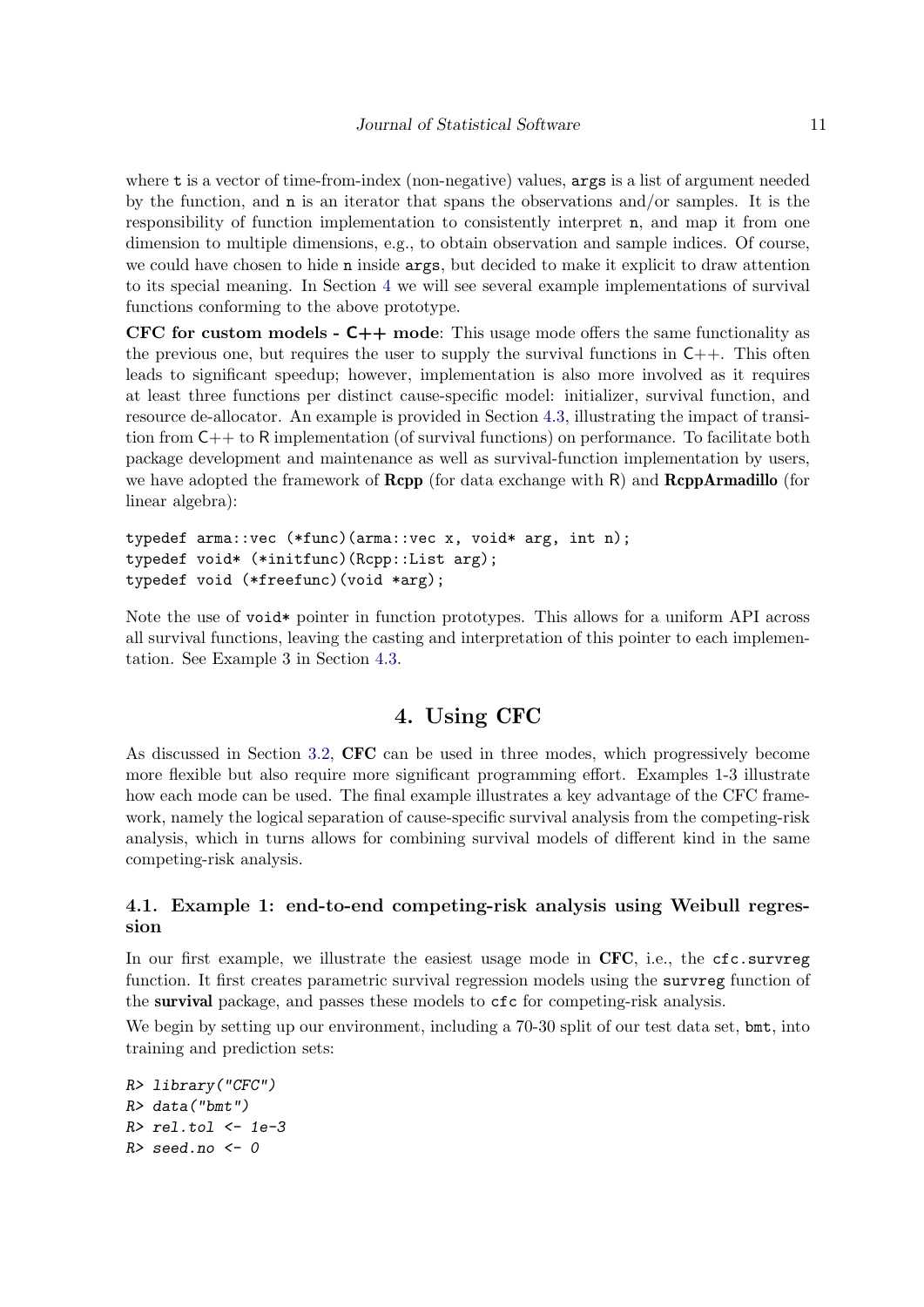<span id="page-11-0"></span>

Figure 2: Cause-specific cumulative incidence functions for the Weibull survival regression models built for bmt data set.

```
R> set.seed(seed.no)
R> idx.train <- sample(1:nrow(bmt), size = 0.7 * nrow(bmt))
R> idx.pred <- setdiff(1:nrow(bmt), idx.train)
R> nobs.train <- length(idx.train)
R> nobs.pred <- length(idx.pred)
```
(In real-world applications, rel.tol must be set to a smaller number for better accuracy.) A one-line call to sfc.survreg is all we have to do:

```
R out.weib \leq cfc.survreg(Surv(time, cause) \sim platelet + age + tcell,
     bmt[idx.train,], bmt[idx.pred,], rel.tol = rel.tol)
```
The output can be summarized for any subset of observations, using the obs.idx parameter:

```
R> summ <- summary(out.weib, obs.idx = which(bmt$age[idx.pred] > 0))
```
and plotted:

 $R$ > plot(summ, which = 1)

to produce and visualize the sub-population-average cumulative incidence functions for each cause (Figure [2\)](#page-11-0).

It is instructive to visualize the impact of competing-risk adjustment on cumulative incidence rates:

```
R> old.par <- par(mfrow=c(1,2)); plot(summ, which = 2); par(old.par)
```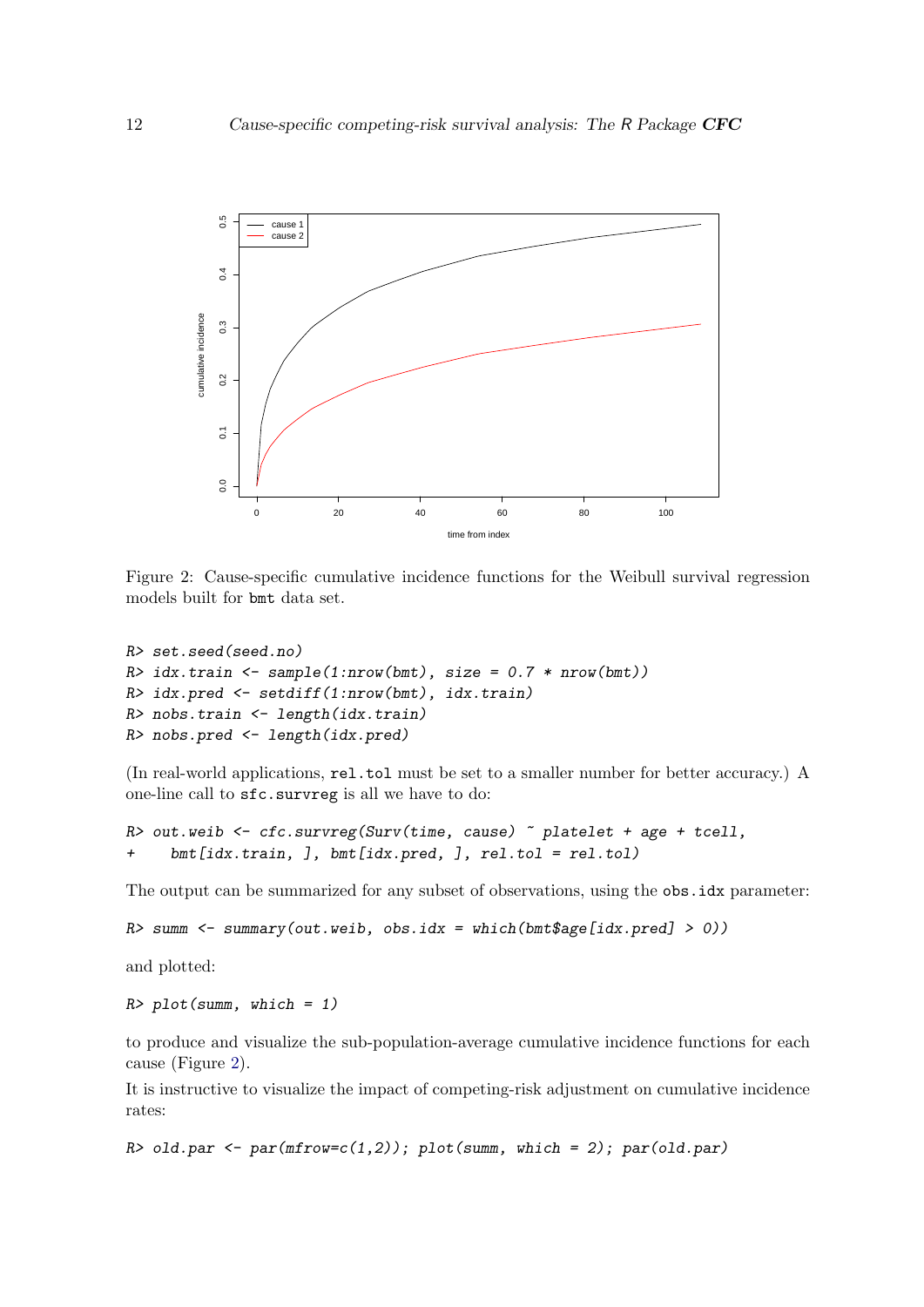<span id="page-12-0"></span>

Figure 3: Comparison of adjusted and unadjusted cumulative incidence curves for Weibull survival regression models built for bmt data set.

We can see from Figure [3](#page-12-0) that the competing-risk adjustment, using the CFC framework, has a very significant corrective impact on the cumulative incidence probability for both causes. Users can switch from Weibull to other distributions through the parameter dist. For example, the following command switches the survival models from Weibull to exponential:

```
R> out.expo <- cfc.survreg(Surv(time, cause) \tilde{ } platelet + age + tcell,
     bmt[idx.train, ], bmt[idx.pred, ],
+ dist = "exponential", rel.tol = rel.tol)
```
We can even use different distributions for each cause, by passing a vector as the dist argument:

```
R> out.mix <- cfc.survreg(Surv(time, cause) \tilde{ } platelet + age + tcell,
     bmt[idx.train, ], bmt[idx.pred, ],
+ dist = c("weibull", "exponential"), rel.tol = rel.tol)
```
#### 4.2. Example 2: Bayesian CFC in R

Utilizing the function cfc requires that cause-specific, unadjusted survival functions be available or implemented, in R or  $C_{++}$ . This is in contrast to  $cfc$  survreg which has encapsulated the survival functions corresponding to the class of survival models in survival package.

First, we use the utility function  $cfc$ , prepdata to prepare the bmt data set and set up formulas for cause-specific survival analysis:

```
R> out.prep <- cfc.prepdata(Surv(time, cause) ~ platelet + age + tcell, bmt)
R> f1 <- out.prep$formula.list[[1]]
R> f2 <- out.prep$formula.list[[2]]
```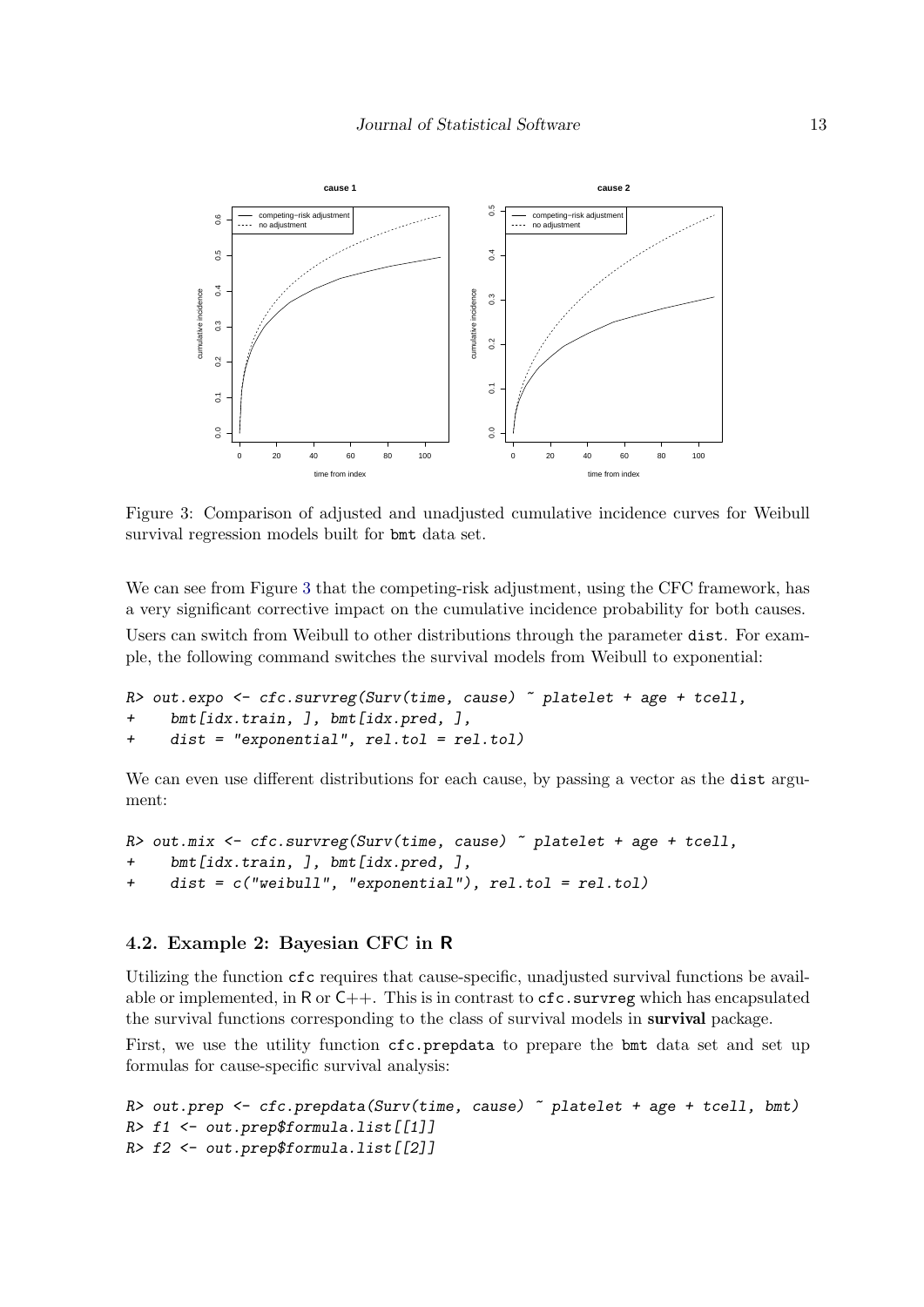```
R> dat <- out.prep$dat
R> tmax <- out.prep$tmax
```
Next, we create cause-specific Bayesian Weibull survival regression models, using BSGW package [\(Mahani and Sharabiani](#page-24-5) [2015a\)](#page-24-5):

```
R> library("BSGW")
R> seed.no <- 0
R> set.seed(seed.no)
R> nsmp <-10R> reg1 <- bsgw(f1, dat[idx.train, ],
+ control = bsgw.control(iter = nsmp),
+ ordweib = T, print.level = 0)
R> reg2 <- bsgw(f2, dat[idx.train, ],
     control = bsgw.contrib(iter = nsmp),
+ ordweib = T, print.level = 0)
```
(In real-world problems, nsmp must be set to a larger number.) To perform CFC, we must take two interconnected steps: 1) implement the cause-specific survival functions for this model, 2) prepare arguments feeding into these survival functions. In this example, since we use the same model for both causes, we only need to implement one survival function:

```
R> survfunc \leq function(t, args, n) {
+ nobs <- args$nobs; natt <- args$natt; nsmp <- args$nsmp
+ alpha <- args$alpha; beta <- args$beta; X <- args$X
+ idx.smp <- floor((n - 1) / nobs) + 1
     idx.obs < - n - (idx.smp - 1) * nobsreturn (exp(- t \hat{\ } alpha[idx.smp] *+ exp(sum(X[idx.obs, ] *
+ beta[idx.smp, ]))));
+ }
R> f.list <- list(survfunc, survfunc)
R> X. pred < -as.matrix(cbind(1, bmt[idx.pred, c("platelet", "age", "tcell"))))R > arg.1 <- list(nobs = nobs.pred, natt = 4, nsmp = nsmp,
+ X = X.\text{pred}, \text{alpha} = \exp(\text{reg1}\$\text{smp}\$\text{beta},
     beta = \text{reg1}}fsmp$beta)
R > arg.2 \leq 1ist(nobs = nobs.pred, natt = 4, nsmp = nsmp,+ X = X.\text{pred}, \text{alpha} = \exp(\text{reg2}\$\text{smp}\$\text{beta}),+ beta = reg2$smp$beta)
R> arg.list <- list(arg.1, arg.2)
```
The argument n is the single iterator that covers the joint space of observations (nsmp) and samples (nobs). The function must therefore extract the sample and observation indexes (idx.smp and idx.ob, respectively) from n. The same convention must be used while interpretting the returned arrays from cfc.

 $R$ >  $rel.tol$  <-  $1e-4$  $R$ > tout  $\leq$  seq(from = 0.0, to = tmax, length.out = 10)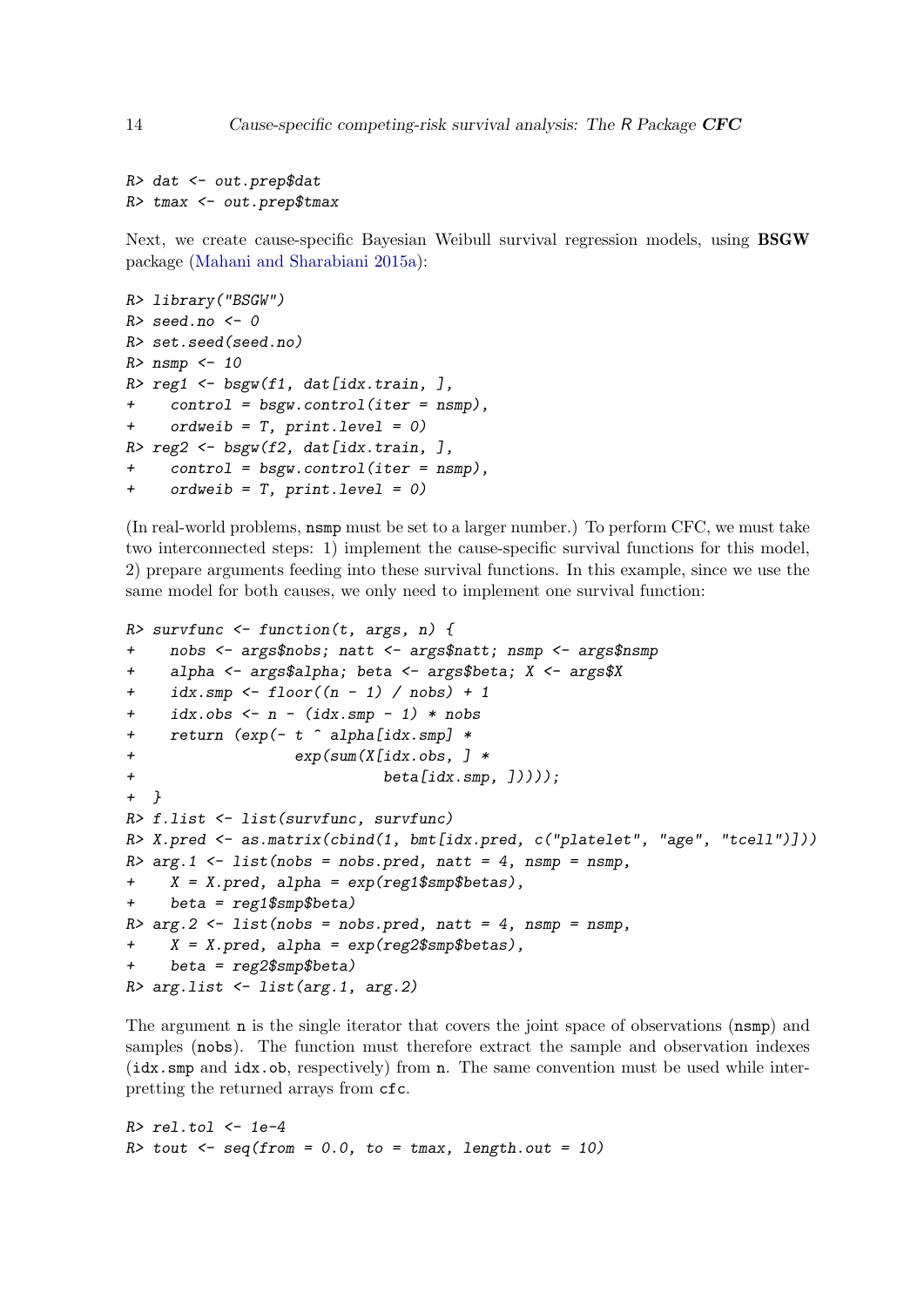```
R> t.R <- proc.time()[3]
R> out.cfc.R <- cfc(f.list, arg.list, nobs.pred * nsmp, tout,
+ rel.tol = rel.tol)
R> t.R <- proc.time() [3] - t.RR> cat("t.R:", t.R, "sec\n")
```
t.R: 25.095 sec

Summarizing and plotting: One advantage of Bayesian techniques is their consistent representation and treatment of uncertainty. It is, therefore, useful for CFC to enable users to quantify and visualize the uncertainty associated with outputs produced by cfc. This can be done by calling summary.cfc.

In Bayesian CFC, the cumulative incidence and survival arrays returned have three dimensions: 1) time, 2) cause, 3) n iterator (described above). In summarizing the arrays, we should not reduce/collapse the first two dimensions. The last dimension is often a flattened version of two dimensions: observations and MCMC samples. How this 2D space is mapped to the 1D iterator is left to the users in their specification of the survival function. We have similarly aimed for flexibility in designing the summary.cfc function, where the f.reduce argument is required from the user in order to determine how each sub-array of the 3D arrays returned by cfc must be processed/reduced, before being passed to the quantile function to determine the median and credible bands for each combination of time and cause. For the example provided in this section, a suitable reduction function can be defined as:

```
R > my.f.readuce < -function(x, nobs, nsmp) {
+ return (colMeans(array(x, dim = c(nobs, nsmp))))
+ }
```
This function calculates the population average (for each time, cause and MCMC sample). As such, when supplied to summary.cfc, it produces the credible bands for population-average values for cause-specific cumulative incidence and survival probabilities. The output of the summary function can be passed to the plot function to produce Figure [4.](#page-15-0)

```
R> my.cfc.summ <- summary(
+ out.cfc.R, f.reduce = my.f.reduce
+ , nobs = nobs.pred, nsmp = nsmp)
R> oldpar \leq par(mfrow = c(2, 2))
R> plot(my.cfc.summ)
R> par(oldpar)
```
Parallelization: We saw that running CFC in R takes nearly 25 seconds on our test server. (See Section [B](#page-25-0) for session information.) This is for a small data set (nobs.pred=123), a handful of samples ( $n s m p=10$ ) and a lenient error tolerance ( $rel.tol=1e-4$ ). By extrapolation, to perform CFC for a data set of size 1000, with 1000 samples, a somewhat more realistic scenario, we would need nearly 4.5 hours. (Note that execution time is nearly independent of the length of tout, since the latter only affects the last – interpolation – step, which is computationally cheap.) An easy way to improve performance is by using multi-threaded parallelization on a multicore machine. This can be done via the ncore parameter: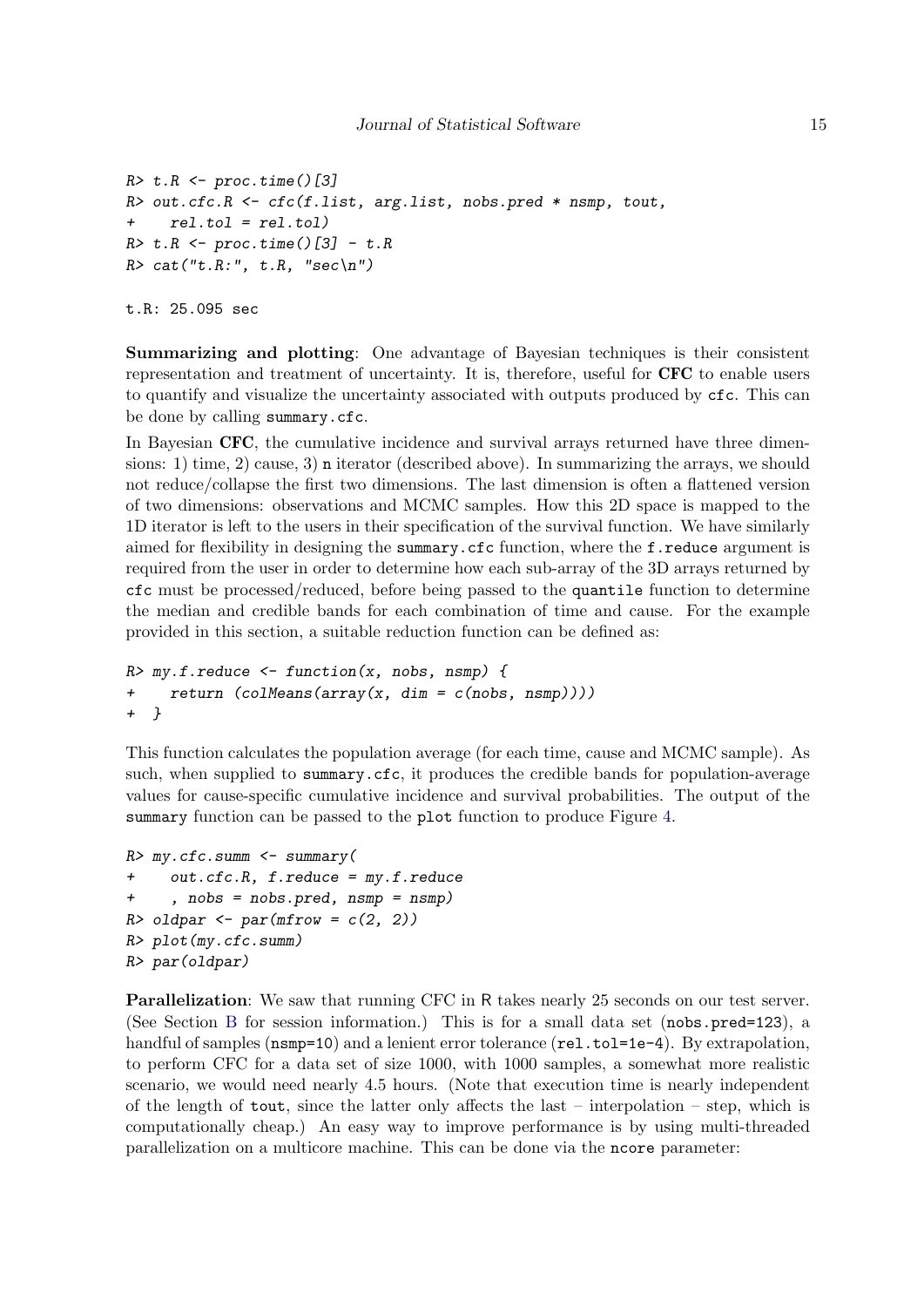<span id="page-15-0"></span>

Figure 4: Median and 95% credible bands for population-averaged cause-specific cumulativeincidence and survival probabilities, corresponding to Example 2.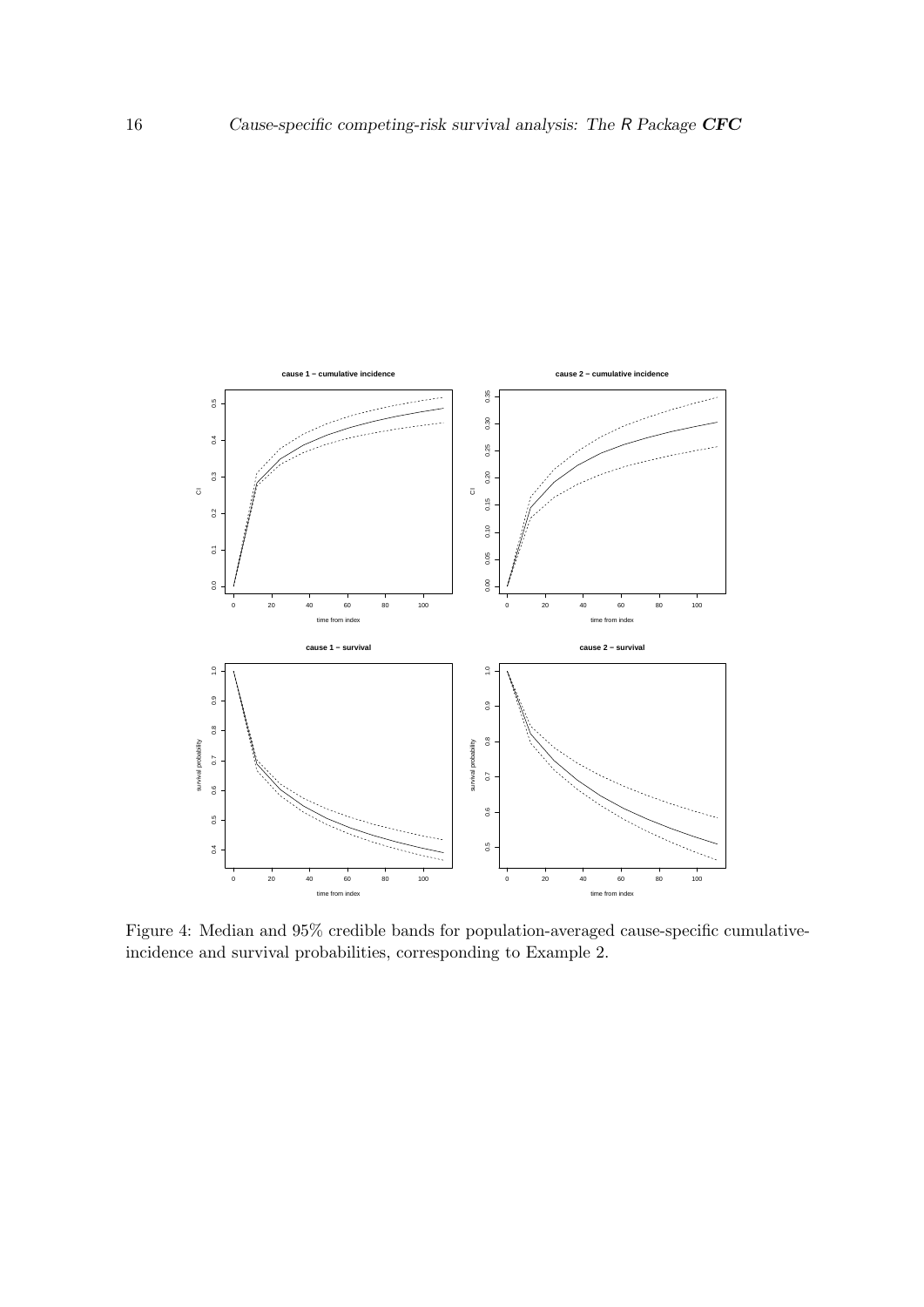```
R> ncores <- 2
R> tout \leq seq(from = 0.0, to = tmax, length.out = 10)
R> t.R.par <- proc.time()[3]
R> out.cfc.R.par <- cfc(f.list, arg.list, nobs.pred * nsmp, tout,
+ rel.tol = rel.tol, ncores = ncores)
R> t.R.par <- proc.time()[3] - t.R.par
R> cat("t.R.par:", t.R.par, "sec\n")
```
The speedup is close to linear, which is expected given the low amount of coordination needed among threads:

```
R> cat("parallelization speedup - R:", t.R / t.R.par, "\n")
```

```
parallelization speedup - R: 1.916088
```
A more powerful to improve performance is by using the  $C_{++}$  interface of CFC, which is illustrated next.

#### <span id="page-16-0"></span>4.3. Example 3: High-performance Bayesian CFC (in C++)

The first step is to implement the data structure needed by the survival model. For Bayesian Weibull regression, we have:

```
struct weib {
  int nobs; // number of observations
  int natt; // number of attributes
  int nsmp; // number of MCMC samples
  mat X; // nobs-by-natt
  vec alpha; // nsmp
 mat beta; // natt-by-nsmp
};
```
The initializer function is responsible for converting the incoming List from R to the weib structure:

```
void* weib_init(List arg) {
  weib* myweib = new weib;
  myweib\text{-}\text{-}\text{nobs} = arg[0];myweib->natt = \arg[1];
  myweib\rightarrow nsmp = arg[2];myweib->X = mat(REAL(arg[3]), myweib->nobs, myweib->natt, true, true);
  myweib->alpha = vec(REAL(arg[4]), myweib->nsmp, true, true);
  myweib->beta = mat(REAL(arg[5]), myweib->natt, myweib->nsmp, true, true);
  return (void*)myweib;
}
```
By implementing the data structure in terms of Armadillo classes vec and mat, we isolate the dependence on R data structures to the initializer, which allows for easier porting of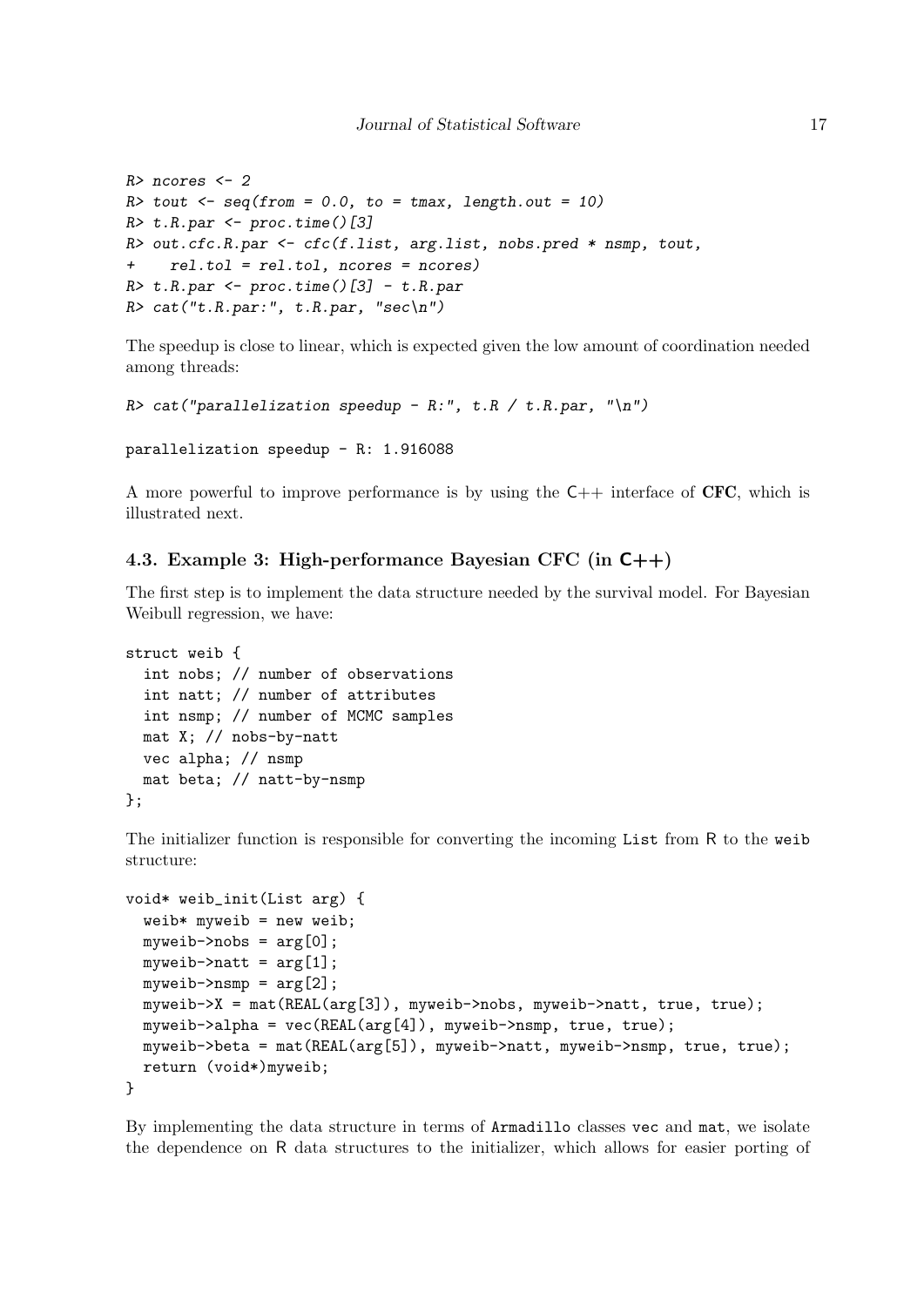the survival model to other environments. We must also create an external pointer to the initializer, which will be supplied to cfc. This can be accomplished by calling the following function from R, as we will demonstrate later:

```
// [[Rcpp::export]]
XPtr<initfunc> weib_getPtr_init() {
  XPtr<initfunc> p(new initfunc(&weib_init), true);
  return p;
}
```
Recall that the initfunc function pointer has been typedef'ed before. Since the initializer creates a new weib data structure on the heap, it is best practice to release this memory once we are finished. We do so by implementing a freefunc, as well as a companion function for creating an external pointer to it:

```
void weib_free(void *arg) {
  delete (weib*)arg;
}
// [[Rcpp::export]]
XPtr<freefunc> weib_getPtr_free() {
  XPtr<freefunc> p(new freefunc(&weib_free), true);
  return p;
}
```
Finally, the survival function itself must be implemented, which we do here by using RcppArmadillo linear algebra methods. Note a similar approach to the R implementation for extracting the observation and sample indexes (zero-based here) from the flat iterator n:

```
vec weib_sfunc(vec t, void *arg, int n) {
  weib *argc = (weib*)arg;int nsmp = argc->nsmp, nobs = argc->nobs, natt = argc->natt;
  int idx\_smp = n / nobs;int idx\_obs = n - idx\_smp * nobs;\text{mat } X = \text{argc-} \geq X;mat beta = argc->beta;
  vec alpha = argc->alpha;
  mat exbeta = exp(X-row(idx\_obs) * beta,col(idx\_smp));return exp(-)pow(t, alpha(idx_smp)) * exbeta(0,0));}
// [[Rcpp::export]]
XPtr<func> weib_getPtr_func() {
  XPtr<func> p(new func(&weib_sfunc), true);
  return p;
}
```
We can compile the entire  $C_{++}$  code for this model by running  $Rcpp::sourceCpp$ , inside an R session, against the source file (weib.cpp). We are now ready to apply cfc to this  $C++$ implementation. The call looks similar to the R version, except for the first parameter f.list,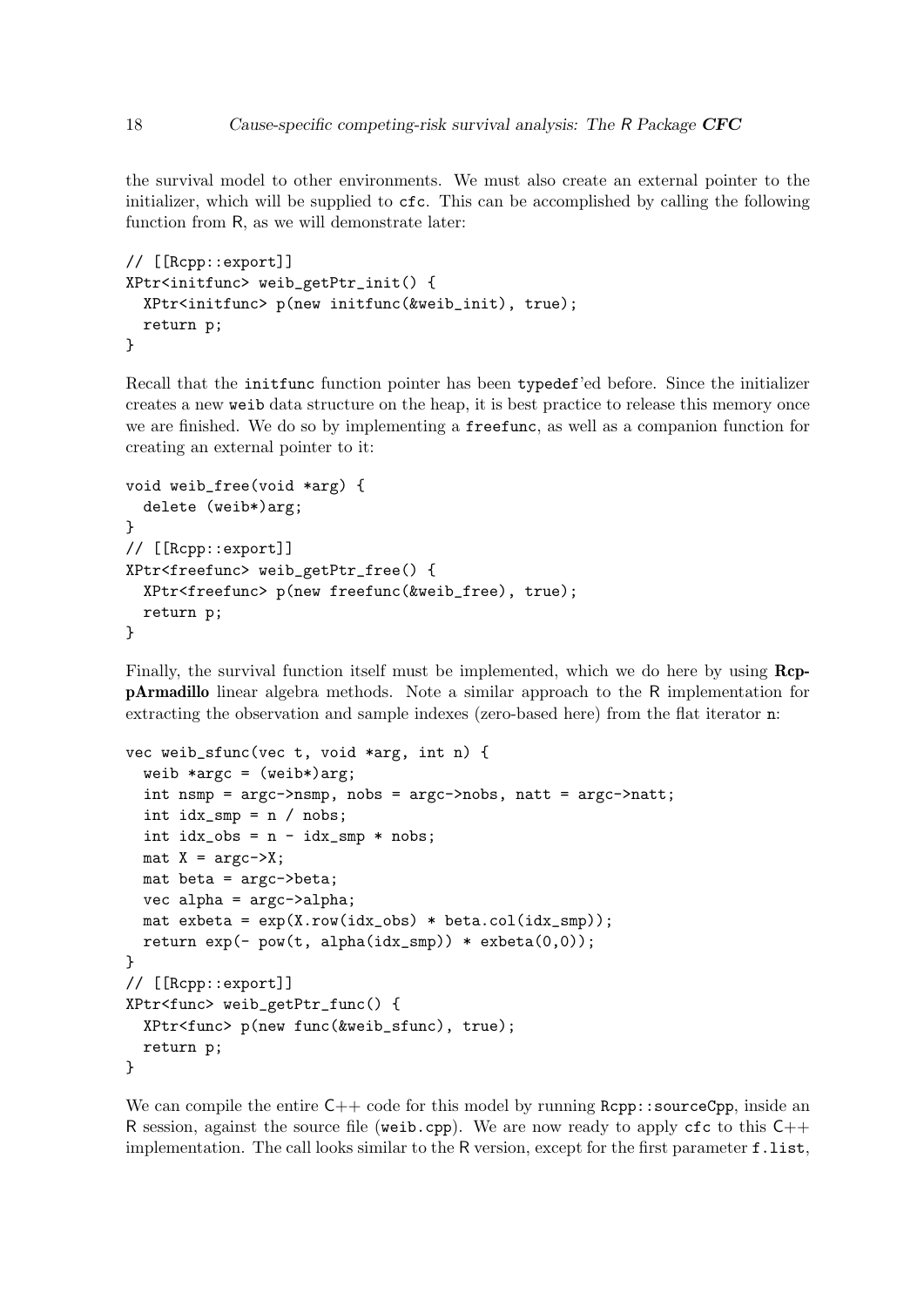which must now be a list of pointers to the survival function, the initializer function, and the free function:

```
R> tout \leq seq(from = 0.0, to = tmax, length.out = 10)
R> library("Rcpp")
R> Rcpp::sourceCpp("weib.cpp")
R> f.list.Cpp.1 <- list(weib_getPtr_func(), weib_getPtr_init(),
+ weib_getPtr_free())
R> f.list.Cpp <- list(f.list.Cpp.1, f.list.Cpp.1)
R> t.Cpp <- proc.time()[3]
R> out.cfc.Cpp <- cfc(f.list.Cpp, arg.list, nobs.pred * nsmp, tout,
+ rel.tol = rel.tol)
R> t.Cpp <- proc.time()[3] - t.Cpp
R> cat("t.Cpp:", t.Cpp, "sec\n")
```

```
t.Cpp: 0.183 sec
```
We can verify that the  $C_{++}$  results are identical to the R results:

```
R> all.equal(out.cfc.R, out.cfc.Cpp)
```
[1] TRUE

Note the impressive speedup achieved by the  $C_{++}$  implementation:

```
R > cat('C++-vs-R speedup.'', t.R / t.Cpp, ''\n')
```
C++-vs-R speedup: 137.1311

This performance level makes it feasible to use more realistic parameters, e.g., nsmp = 1000:

```
R> nsmp <- 1000
R> reg1 <- bsgw(f1, dat[idx.train, ],
+ control = bsgw.control(iter = nsmp),
     ordweb = T, print<math>level = 0)
R> reg2 <- bsgw(f2, dat[idx.train, ],
+ control = bsgw.control(iter = nsmp),
+ ordweib = T, print.level = 0)
R > arg.1 <- list(nobs = nobs.pred, natt = 4, nsmp = nsmp,
+ X = X.pred, alpha = exp(reg1$smp$betas),
+ beta = reg1$smp$beta)
R > arg.2 \leq 1ist(nobs = nobs.pred, natt = 4, nsmp = nsmp,+ X = X.pred, alpha = exp(reg2$smp$betas),
+ beta = reg2$smp$beta)
R> arg.list <- list(arg.1, arg.2)
R t. Cpp. 1000 <- proc. time()[3]
R> out.cfc.Cpp.1000 <- cfc(f.list.Cpp, arg.list, nobs.pred * nsmp, tout,
+ rel.tol = rel.tol)
R > t.Cpp.1000 < - proc.time()[3] - t.Cpp.1000
R > cat("t.Cpp - 1000 samples", t.Cpp.1000, "sec\n")
```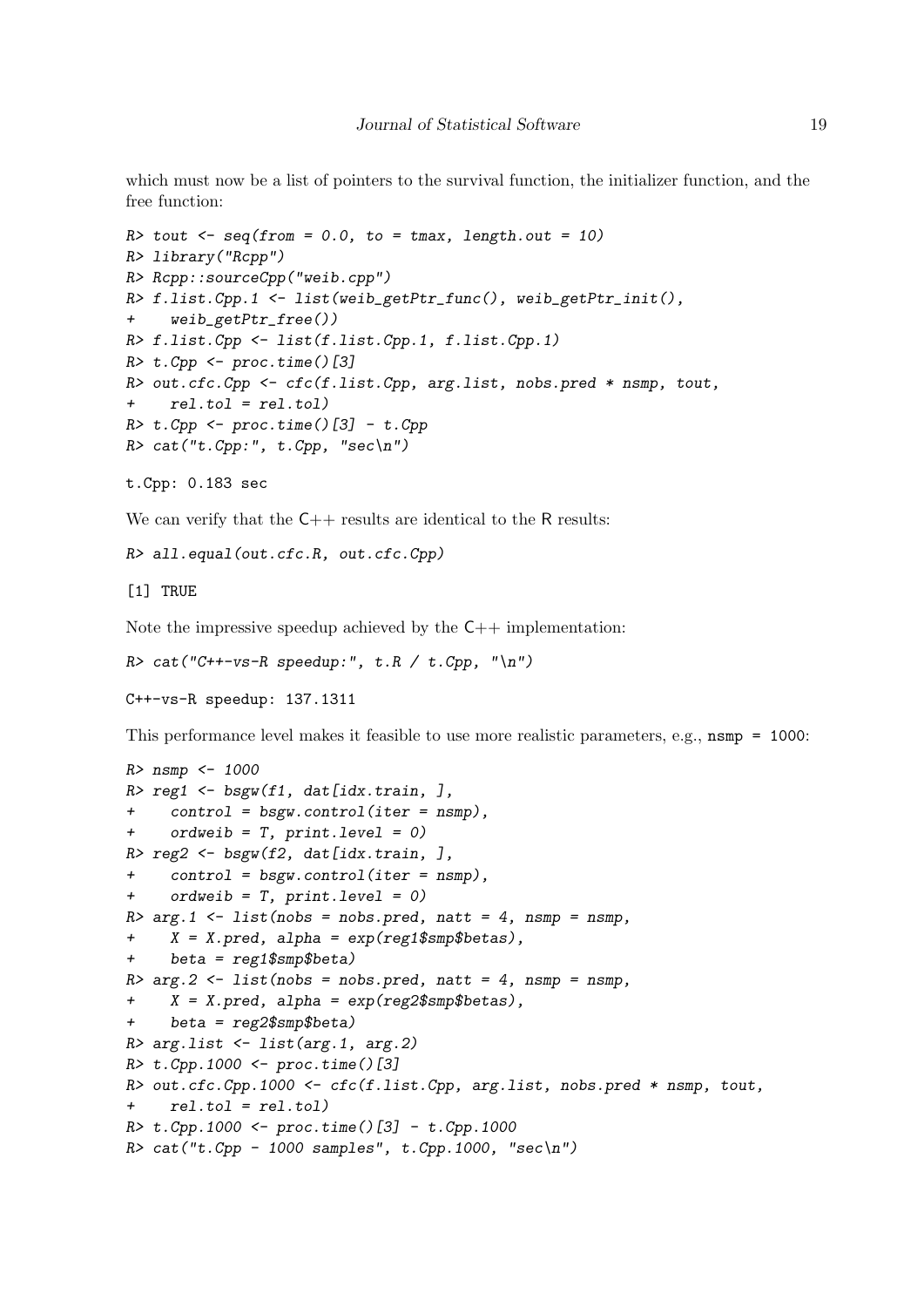```
t.Cpp - 1000 samples 37.016 sec
```
Further speedup can be achieved by multi-threading, using the ncores parameter:

```
R> ncores <- 2
R> t.Cpp.1000.par <- proc.time()[3]
R> out.cfc.Cpp.1000.par <- cfc(f.list.Cpp, arg.list, nobs.pred * nsmp, tout,
+ rel.tol = rel.tol, ncores = ncores)
R> t.Cpp.par.1000.par <- proc.time()[3] - t.Cpp.1000.par
R> cat("t.Cpp.par - 1000 samples:", t.Cpp.1000.par, "sec\n")
t.Cpp.par - 1000 samples: 19.605 sec
The speedup for nsmp=1000 remains quite acceptable:
R> cat("parallelization speedup - C++:", t.Cpp.1000 / t.Cpp.1000.par, "\n")
```

```
parallelization speedup - C++: 1.88809
```
## 4.4. Example 4: Combining parametric and non-parametric survival models in CFC

The logical separation of survival models and competing-risk analysis in CFC offers the flexibility to use entirely different type of models for different causes. We saw an example of this in Section [4.1,](#page-10-1) where we used Weibull and exponential distributions in the  $cfc$  survreg function. It is even possible to combine parametric and non-parametric survival models in CFC, as we illustrate next.

The random forest survival model in randomForestSRC package produces discretized survival curves. When survival curves for all causes are discrete, combining them does not require integration, and the survist function in survival package offers this functionality. However, if at least one cause has a continuous survival function, we can use CFC to produce continuous output. The key step is to write a wrapper function around the discrete survival functions that uses interpolation to create a continuous interface.

As before, we begin by using the utility function  $\mathsf{cfc}.\mathsf{preptata}$  to prepare the data for causespecific survival analysis:

```
R> prep \le cfc.prepdata(Surv(time, cause) \sim platelet + age + tcell, bmt)
R> f1 <- prep$formula.list[[1]]
R> f2 <- prep$formula.list[[2]]
R> dat <- prep$dat
R> tmax <- prep$tmax
```
We choose a parametric Weibull regression for the first cause, taking care to keep x for prediction:

```
R> library("survival")
R> reg1 <- survreg(f1, dat, x = TRUE)
```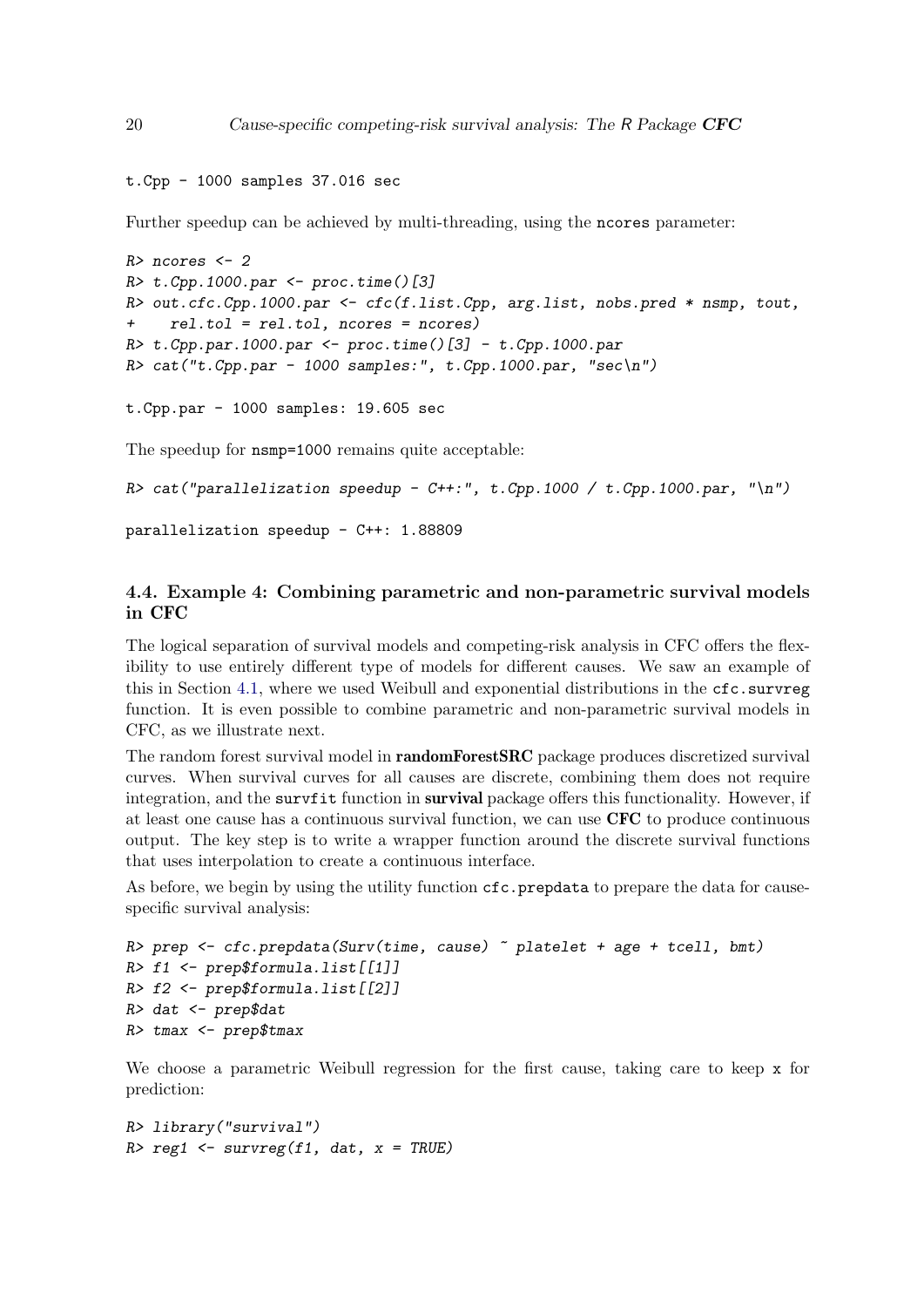For the second cause, we build a random forest survival model. This is followed by implementing a function to provide a continuous-output interface to the prediction function provided by the package:

```
R> library("randomForestSRC")
R> reg2 <- rfsrc(f2, dat)
R> rfsrc.survfunc <- function(t, args, n) {
+ which.zero <- which(t < .Machine$double.eps)
    ret <- approx(args$time.interest, args$survival[n, ], t, rule = 2)$y
+ ret[which.zero] <- 1.0
+ return (ret)
+ }
```
Finally, we construct the function and argument lists for cfc and call the function:

```
R> f.list <- list(cfc.survreg.survprob, rfsrc.survfunc)
R> arg.list <- list(reg1, reg2)
R> tout \leq seq(0.0, tmax, length.out = 10)
R> cfc.out <- cfc(f.list, arg.list, nrow(bmt), tout, rel.tol = 1e-4)
```
This cfc object can be summarized as before, but this time we will simply average across all observations, i.e., there will be no samples remaining since the framework was not Bayesian. See Figure [5.](#page-21-0) Note that, in this case, our reduction function isn't producing samples but point estimates, and therefore quantile calculation is meaningless.

```
R> plot(summary(cfc.out, f.reduce = mean))
```
# 5. Discussion

<span id="page-20-0"></span>Summary: Bayesian techniques offer many, well-recognized methodological advantages – particularly in survival analysis – including a general estimation framework, consistent treatment and propagation of uncertainty, validity for small (and large) samples, ability to incorporate prior information, ease of model comparison and validation, and natural handling of missing data [\(Ibrahim, Chen, and Sinha](#page-23-12) [2005\)](#page-23-12). Translating this broad appeal into widespread adoption of Bayesian techniques is critically dependent on the availability of software for their easy and efficient estimation and prediction. Most effort in developing high-performance Bayesian software, however, has been focused on the estimation side, with research covering areas such as efficient [\(Girolami and Calderhead](#page-23-13) [2011;](#page-23-13) [Mahani, Hasan, Jiang, and Sharabiani](#page-24-14) [2015\)](#page-24-14), self-tuning [\(Homan and Gelman](#page-23-14) [2014\)](#page-23-14), and parallel [\(Mahani and Sharabiani](#page-24-15) [2015b;](#page-24-15) [Gonzalez, Low, Gretton, and Guestrin](#page-23-15) [2011\)](#page-23-15) MCMC sampling, among others. In contrast, relatively little attention has been paid to providing techniques and tools for full Bayesian prediction, leaving many practitioners with no choice but to use premature, point summaries of model parameters to produce approximate, mean values for predicted entities. (See, however, ?.)

We presented the R package CFC for Bayesian, and non-Bayesian, cause-specific competingrisk analysis of parametric and non-parametric surviva models with an arbitrary number of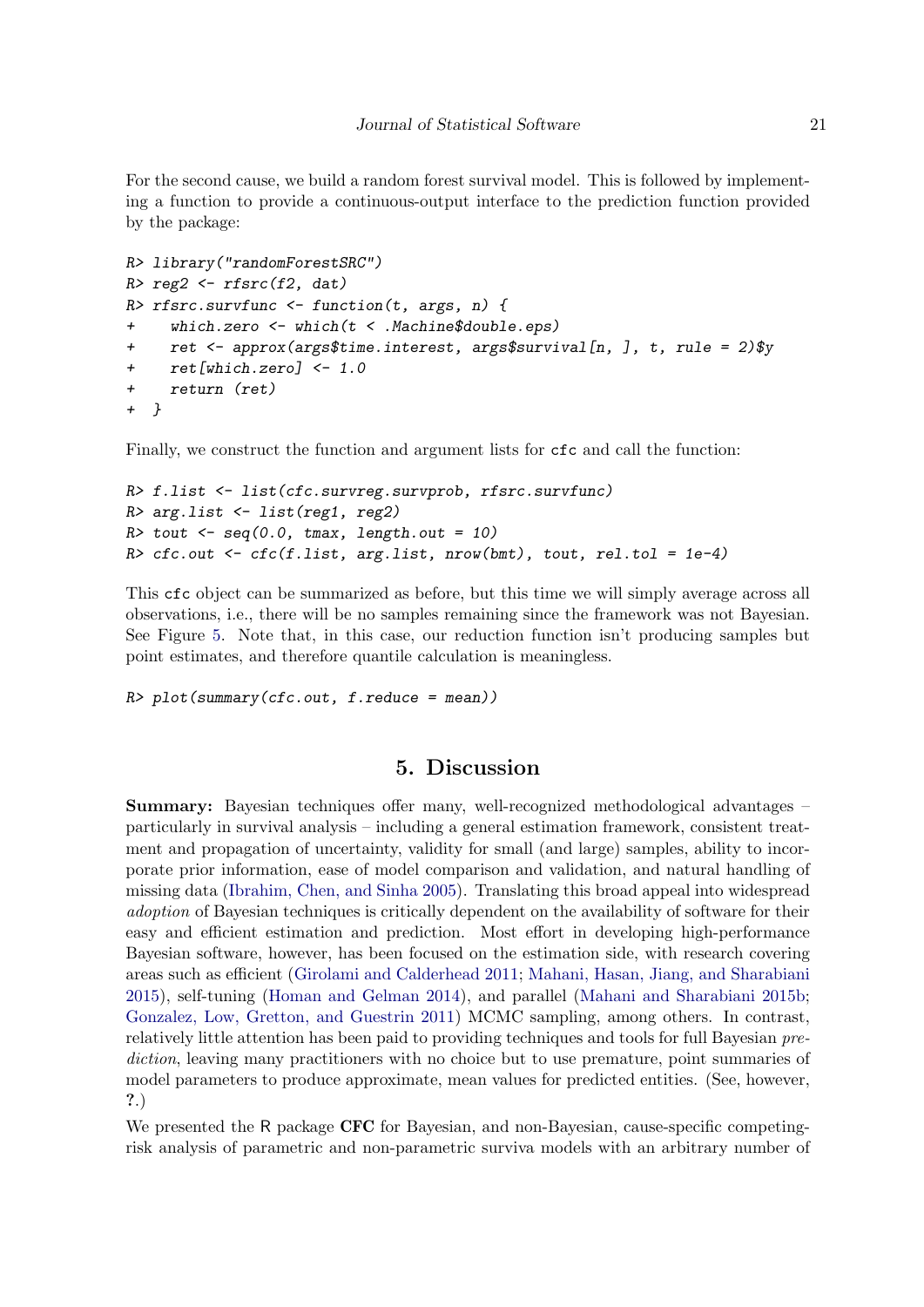<span id="page-21-0"></span>

Figure 5: Population-average, cause-specific cumulative incidence and survival functions corresponding to example 4.

causes. Three usage modes available in CFC offer a combination of ease-of-use and extensibility: While a single-line call to  $cfc.survreg$  performs parametric survival regression followed by competing-risk analysis, the core function cfc allows users to include other survival models, including non-parametric ones, in cause-specific competing-risk analysis. The R interface can be used for small data sets and/or non-Bayesian models, where the computational workload is modest. It can also serve as a reference for implementing the  $C_{++}$  version of the survival functions in order to significantly improve peformance for computationally-demanding problems. The quadrature algorithm used in CFC can be considered an implicit variable transformation method that circumvents potential end-point singularities, and also enhances usability by removing the need to supply the cause-specific hazard functions. In addition to the  $C_{++}$  API, other performance optimization techniques in CFC such as cross-cause worksharing and OpenMP parallelization have combined to put a full Bayesian approach to survival and competing-risk analysis within the reach of practitioners.

Potential future work: According to Equations [3](#page-3-3) and [4,](#page-4-3) we must have:

<span id="page-21-1"></span>
$$
\sum_{k} \Delta F_k = -\Delta E = -\Delta \prod_{k} S_k,\tag{15}
$$

where  $\Delta$  refers to the change in a quantity during an integration time step. However, the generalized Simpson step (Equations [13a](#page-3-1) and [13b\)](#page-3-2), when applied to all causes, does not mathematically satisfy this condition. In other words, the sum of event-free probability and all cumulative incidence functions does not mathematically add up to 1 after discrete time evolutions. Similarly, the generalized trapezoidal rule of Equation [14,](#page-7-0) when applied to each cause in isolation, does not satisfy this property in general (but it does for  $K = 2$ ). It is possible to extend the trapezoidal step to satisfy this property, but without an equivalent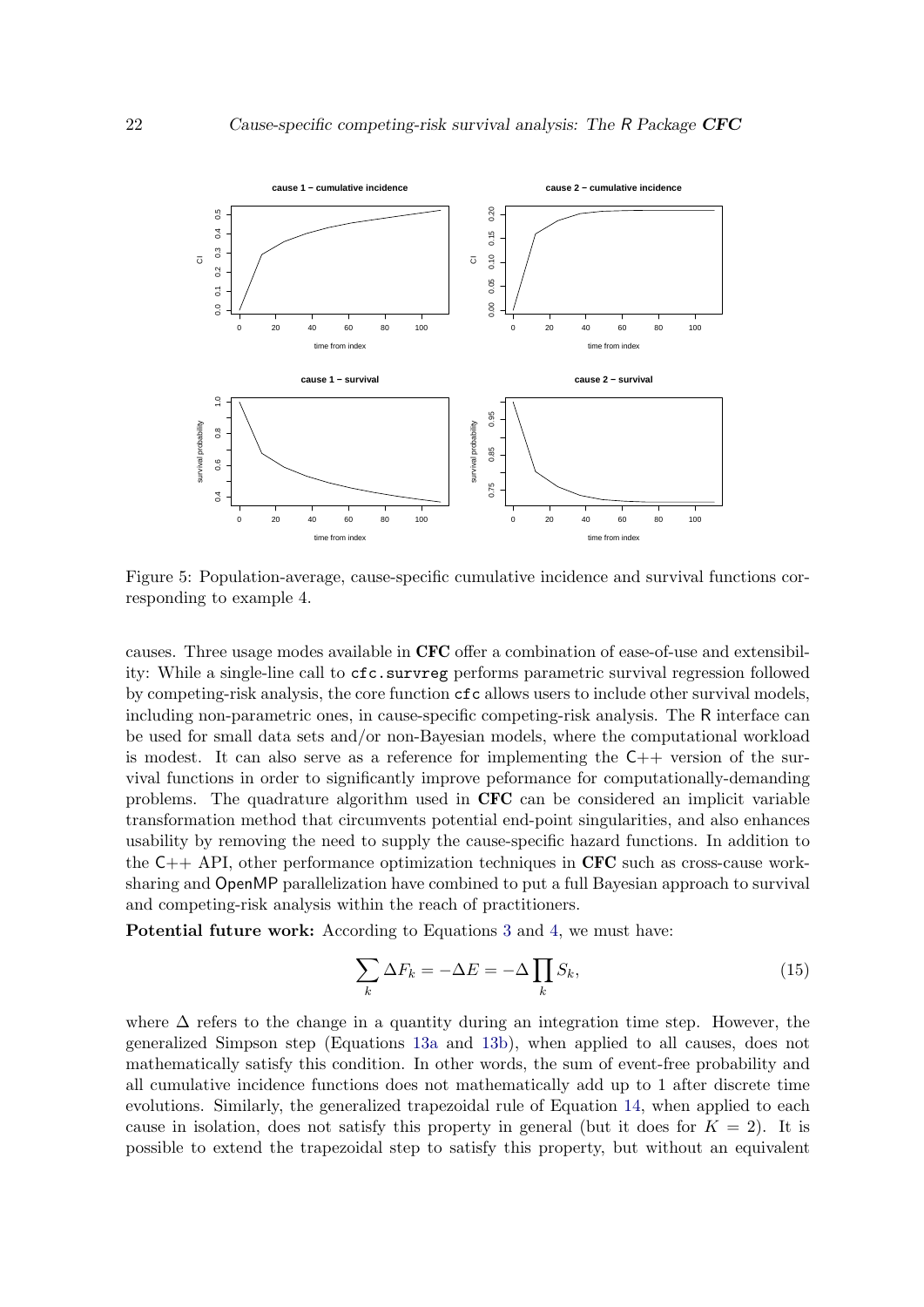extension of the Simpson rule, we would need to develop an alternative approach to error analysis. This is because, absent the Simpson rule as the main method, the trapezoidal step would change role from reference to main method to become the return value of the integral. Developing a coherent framework that satisfies Equation [15](#page-21-1) and includes proper error analysis is an interesting potential area of research.

In terms of software development, current implementation of  $\mathsf{cfc}.\mathsf{survreg}$  is R based. This is partially justified since the underlying models, from survival package, are non-Bayesian. Therefore, as long as data sizes are small, computational workloads in  $cfc.survreg$  remain manageable without porting to  $C++$ . However, for large data sets this will be inadequate, and therefore a high-performance implementation is warranted to cover the emerging, big-data use-cases.

OpenMP parallelization of cfc provides an immediate and significant performance gain, but there are other, more advanced opportunities for performance optimization. For example, Single-Instruction, Multiple-Data (SIMD) parallelization has recently been successfully applied to Bayesian problems [\(Mahani and Sharabiani](#page-24-15) [2015b\)](#page-24-15). Given the increasing width of vector registers in modern CPUs [\(Jeffers and Reinders](#page-23-16) [2013\)](#page-23-16), taking advantage of SIMD parallelization offers an opportunity for meaningful performance improvements. A second area of investigation, especially for large data sets with memory-bound performance ceilings, is reducing data movement throughout the memory hierarchy. Techniques such as improving data layout to permit unit-stride access, and NUMA-aware memory allocation to minimize cross-socket data transfer over slower bus interconnects [\(Mahani and Sharabiani](#page-24-15) [2015b\)](#page-24-15) can help minimize data movement and improve cache and memory bandwidth utilization.

# References

- <span id="page-22-5"></span>Analytics R, Weston S (2015a). doParallel: Foreach Parallel Adaptor for the 'parallel' Package. R package version 1.0.10, URL <http://CRAN.R-project.org/package=doParallel>.
- <span id="page-22-6"></span>Analytics R, Weston S (2015b). foreach: Provides Foreach Looping Construct for R. R package version 1.4.3, URL <http://CRAN.R-project.org/package=foreach>.
- <span id="page-22-1"></span>Andersen PK, Klein JP, Rosthøj S (2003). "Generalised linear models for correlated pseudoobservations, with applications to multi-state models." *Biometrika*,  $90(1)$ , 15–27.
- <span id="page-22-3"></span>Bailey DH, Jeyabalan K, Li XS (2005). "A comparison of three high-precision quadrature schemes." Experimental Mathematics, 14(3), 317–329.
- <span id="page-22-2"></span>Breiman L (2001). "Random forests." *Machine learning*, **45**(1), 5–32.
- <span id="page-22-0"></span>Chen CH, Chang IS, Hsiung CA (2015). NPMLEcmprsk: Type-Specific Failure Rate and Hazard Rate on Competing Risks Data. R package version 2.1, URL [http://CRAN.R-project.](http://CRAN.R-project.org/package=NPMLEcmprsk) [org/package=NPMLEcmprsk](http://CRAN.R-project.org/package=NPMLEcmprsk).
- <span id="page-22-7"></span>Datta GS (2005). "Location–Scale Family." Encyclopedia of Biostatistics.
- <span id="page-22-4"></span>Eddelbuettel D (2013). "Calling R Functions from  $C++$ ." URL [http://gallery.rcpp.org/](http://gallery.rcpp.org/articles/r-function-from-c++/) [articles/r-function-from-c++/](http://gallery.rcpp.org/articles/r-function-from-c++/).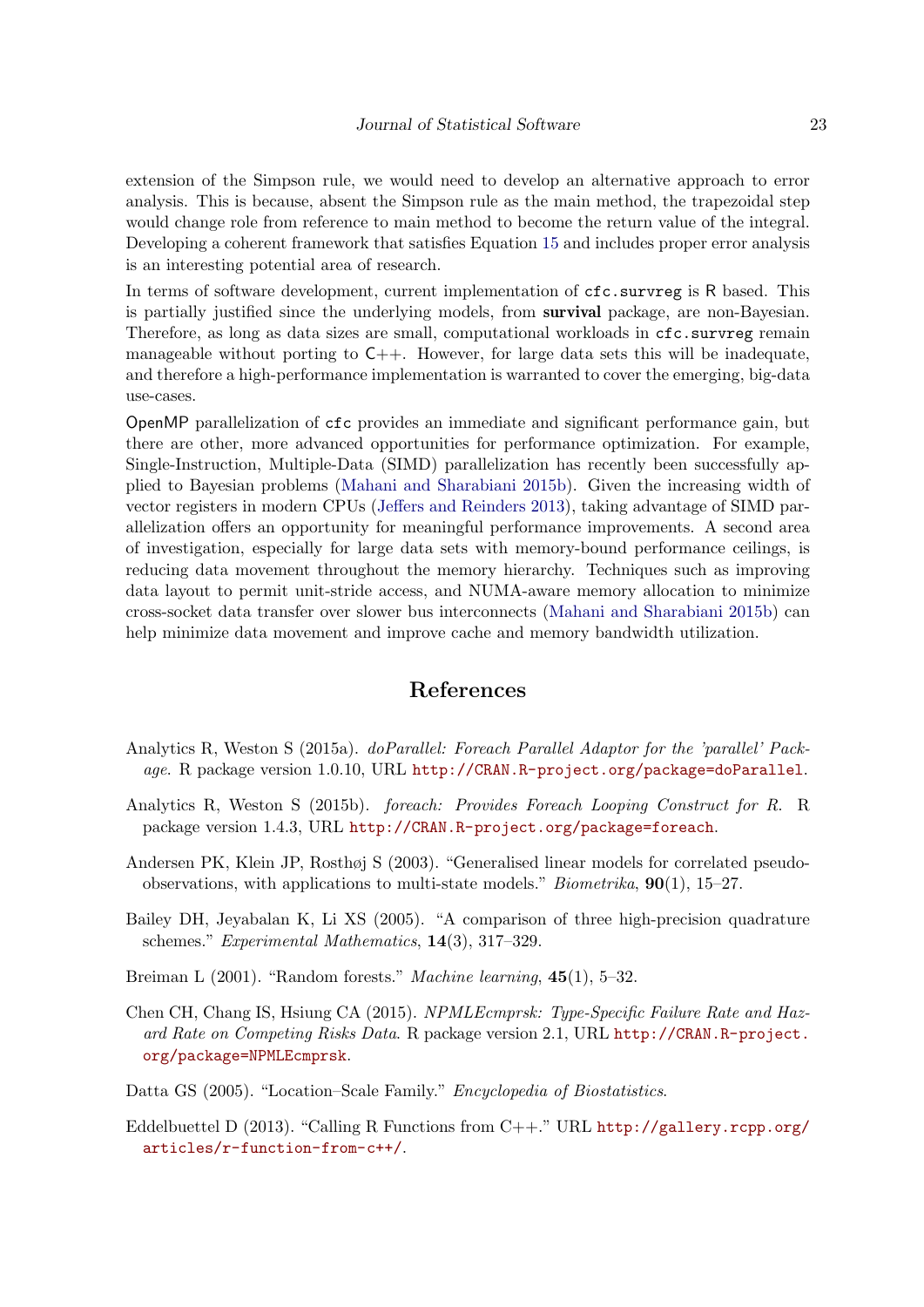- <span id="page-23-8"></span>Eddelbuettel D, François R, Allaire J, Chambers J, Bates D, Ushey K (2011). "Rcpp: Seamless R and C++ integration." Journal of Statistical Software, 40(8), 1–18.
- <span id="page-23-9"></span>Eddelbuettel D, Sanderson C (2014). "RcppArmadillo: Accelerating R with high-performance  $C++$  linear algebra." *Computational Statistics and Data Analysis*, **71**, 1054–1063. URL <http://dx.doi.org/10.1016/j.csda.2013.02.005>.
- <span id="page-23-1"></span>Fine JP, Gray RJ (1999). "A proportional hazards model for the subdistribution of a competing risk." Journal of the American statistical association, 94(446), 496–509.
- <span id="page-23-5"></span>Friedman JH (2001). "Greedy function approximation: a gradient boosting machine." Annals of statistics, pp. 1189–1232.
- <span id="page-23-0"></span>Gelman A, Hill J (2006). Data analysis using regression and multilevel/hierarchical models. Cambridge University Press.
- <span id="page-23-11"></span>Gilbert P, Varadhan R (2012). *numDeriv: Accurate Numerical Derivatives*. R package version 2012.9-1, URL <http://CRAN.R-project.org/package=numDeriv>.
- <span id="page-23-13"></span>Girolami M, Calderhead B (2011). "Riemann manifold langevin and hamiltonian monte carlo methods." Journal of the Royal Statistical Society: Series B (Statistical Methodology), 73(2), 123–214.
- <span id="page-23-15"></span>Gonzalez J, Low Y, Gretton A, Guestrin C (2011). "Parallel gibbs sampling: From colored fields to thin junction trees." In International Conference on Artificial Intelligence and Statistics, pp. 324–332.
- <span id="page-23-2"></span>Gray B (2014). cmprsk: Subdistribution Analysis of Competing Risks. R package version 2.2-7, URL <http://CRAN.R-project.org/package=cmprsk>.
- <span id="page-23-4"></span>Haller B, Schmidt G, Ulm K (2013). "Applying competing risks regression models: an overview." Lifetime data analysis, 19(1), 33–58.
- <span id="page-23-14"></span>Homan MD, Gelman A (2014). "The no-U-turn sampler: Adaptively setting path lengths in Hamiltonian Monte Carlo." The Journal of Machine Learning Research, 15(1), 1593–1623.
- <span id="page-23-12"></span>Ibrahim JG, Chen MH, Sinha D (2005). Bayesian survival analysis. Wiley Online Library.
- <span id="page-23-7"></span>Ishwaran H, Gerds TA, Kogalur UB, Moore RD, Gange SJ, Lau BM (2014). "Random survival forests for competing risks." Biostatistics, 15(4), 757–773.
- <span id="page-23-6"></span>Ishwaran H, Kogalur U (2015). Random Forests for Survival, Regression and Classification  $(RF-SRC)$ . R package version 1.6.1, URL [http://cran.r-project.org/web/packages/](http://cran.r-project.org/web/packages/randomForestSRC/) [randomForestSRC/](http://cran.r-project.org/web/packages/randomForestSRC/).
- <span id="page-23-16"></span>Jeffers J, Reinders J (2013). Intel Xeon Phi coprocessor high-performance programming. Newnes.
- <span id="page-23-3"></span>Larson MG, Dinse GE (1985). "A mixture model for the regression analysis of competing risks data." Applied statistics, pp. 201–211.
- <span id="page-23-10"></span>Laurie D (1997). "Calculation of Gauss-Kronrod quadrature rules." Mathematics of Computation of the American Mathematical Society, 66(219), 1133–1145.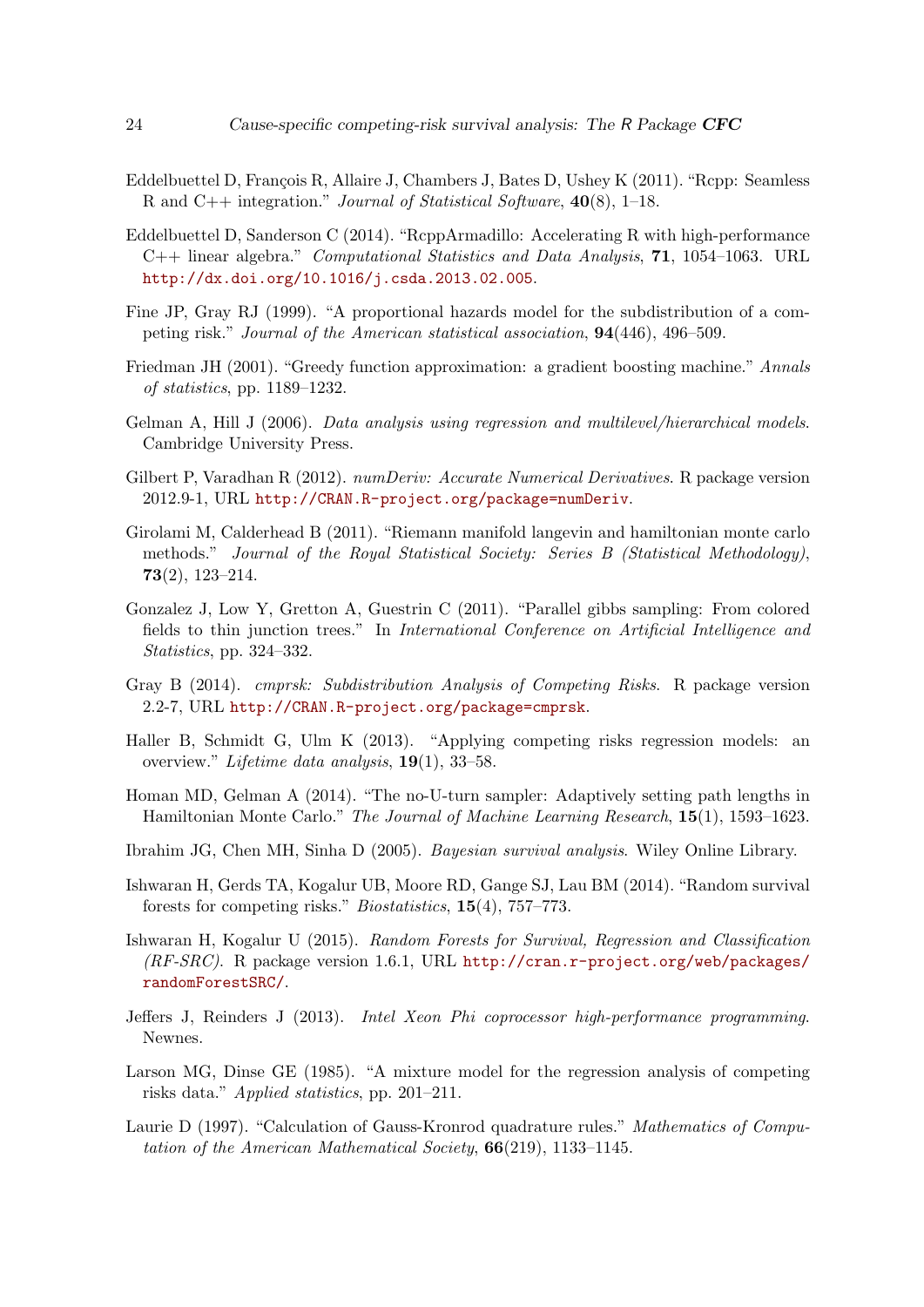- <span id="page-24-14"></span>Mahani AS, Hasan A, Jiang M, Sharabiani MT (2015). sns: Stochastic Newton Sampler (SNS). R package version 1.1.0.
- <span id="page-24-5"></span>Mahani AS, Sharabiani MT (2015a). BSGW: Bayesian Survival Model with Lasso Shrinkage Using Generalized Weibull Regression. R package version 0.9.1, URL [http://CRAN.](http://CRAN.R-project.org/package=BSGW) [R-project.org/package=BSGW](http://CRAN.R-project.org/package=BSGW).
- <span id="page-24-15"></span>Mahani AS, Sharabiani MT (2015b). "SIMD parallel MCMC sampling with applications for big-data Bayesian analytics." Computational Statistics & Data Analysis, 88, 75–99.
- <span id="page-24-2"></span>Maja Pohar Perme, Gerster M (2012). pseudo: Pseudo - observations. R package version 1.1, URL <http://CRAN.R-project.org/package=pseudo>.
- <span id="page-24-1"></span>Nicolaie M, van Houwelingen HC, Putter H (2010). "Vertical modeling: A pattern mixture approach for competing risks modeling." *Statistics in medicine*,  $29(11)$ , 1190–1205.
- <span id="page-24-11"></span>Okamura H (2015). deformula: Integration of One-Dimensional Functions with Double Exponential Formulas. R package version 0.1.1, URL [http://CRAN.R-project.org/package=](http://CRAN.R-project.org/package=deformula) [deformula](http://CRAN.R-project.org/package=deformula).
- <span id="page-24-7"></span>Piessens R, de Doncker-Kapenga E, Überhuber CW, Kahaner DK (2012). *QUADPACK: a* subroutine package for automatic integration, volume 1. Springer Science & Business Media.
- <span id="page-24-0"></span>Prentice RL, Kalbfleisch JD, Peterson Jr AV, Flournoy N, Farewell V, Breslow N (1978). "The analysis of failure times in the presence of competing risks." Biometrics, pp. 541–554.
- <span id="page-24-9"></span>Press WH (2007). Numerical recipes 3rd edition: The art of scientific computing. Cambridge university press.
- <span id="page-24-3"></span>Ridgeway G (2015). gbm: Generalized Boosted Regression Models. R package version 2.1.1, URL <http://CRAN.R-project.org/package=gbm>.
- <span id="page-24-6"></span>Stroud AH, Secrest D (1966). Gaussian quadrature formulas, volume 39. Prentice-Hall Englewood Cliffs, NJ.
- <span id="page-24-10"></span>Takahasi H, Mori M (1974). "Double exponential formulas for numerical integration." Publications of the Research Institute for Mathematical Sciences, 9(3), 721–741.
- <span id="page-24-13"></span>Therneau T (2013). "A Package for Survival Analysis in S. R package version 2.37-4. 2013."
- <span id="page-24-4"></span>Therneau T (2015). A package for survival analysis in S. R package version 2.38, URL <http://CRAN.R-project.org/package=survival>.
- <span id="page-24-8"></span>Wynn P (1966). "On the convergence and stability of the epsilon algorithm." SIAM Journal on Numerical Analysis, 3(1), 91–122.

# A. Proof of generalized Simpson rule

<span id="page-24-12"></span>Our objective is to derive an approximation for  $\int_a^b f(t) dg(t)$ , using a second-order Taylorseries expansion of  $f(t)$  in terms of  $q(t)$  over the interval [a, b]:

<span id="page-24-16"></span>
$$
f(t) = f_a + \alpha (g(t) - g_a) + \frac{1}{2}\beta (g(t) - g_a)^2
$$
\n(16)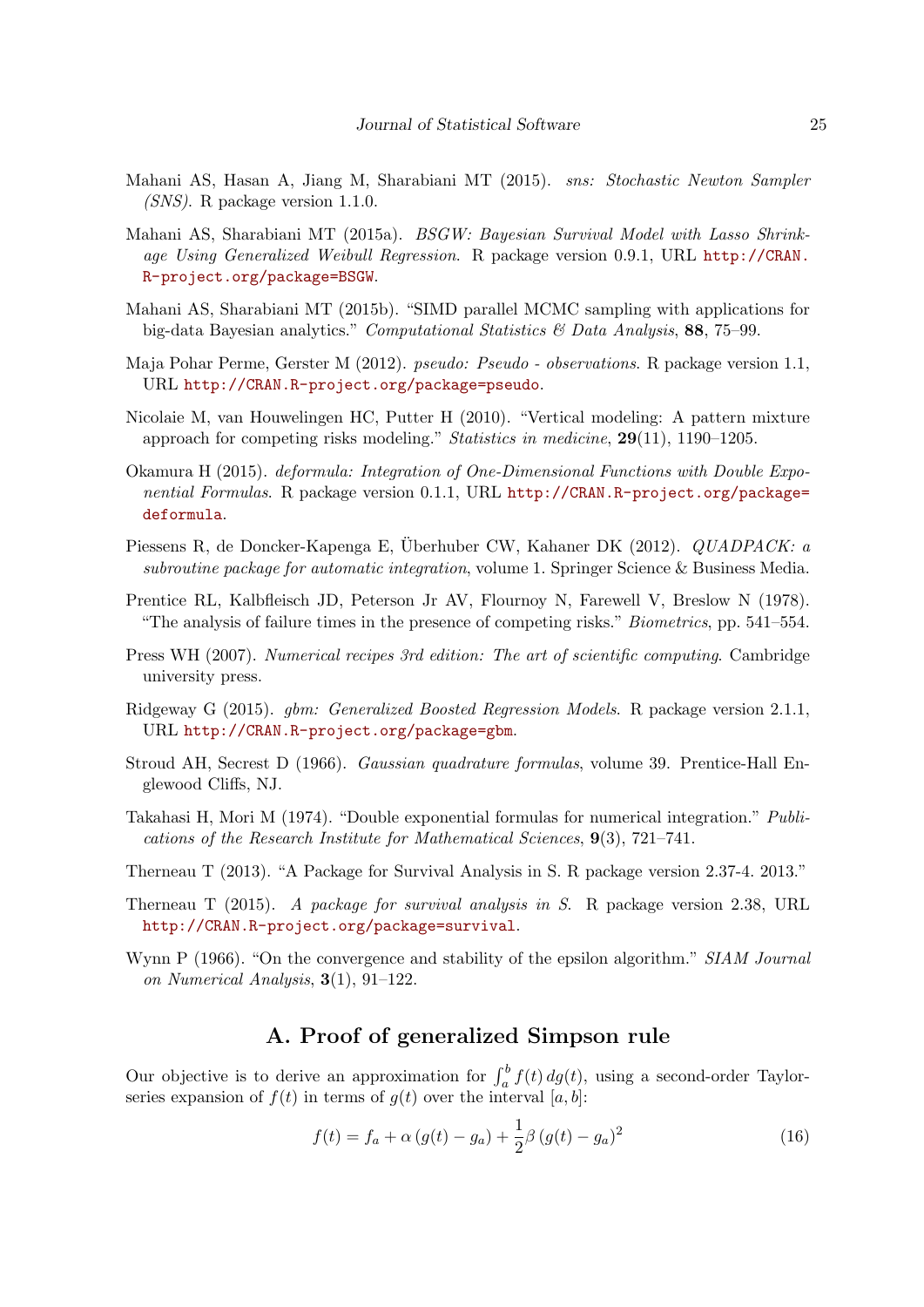where  $f_a \equiv f(t = a)$  and similarly for  $f_b$ ,  $g_a$  and  $g_b$ . To find  $\alpha$  and  $\beta$ , we require that this quadratic function passes through  $(f_a, g_a)$ ,  $(f_b, g_b)$ , and  $(f_m, g_m)$ , where  $f_m \equiv f(m =$  $(a + b)/2$ , and similarly for  $g_m$ . Th first of three conditions, at  $t = a$ , is already satisfied in Equation [16.](#page-24-16) The next two conditions lead to

<span id="page-25-2"></span><span id="page-25-1"></span>
$$
f_b = f_a + \alpha (g_b - g_a) + \frac{1}{2}\beta (g_b - g_a)^2,
$$
 (17a)

$$
f_m = f_a + \alpha (g_m - g_a) + \frac{1}{2}\beta (g_m - g_a)^2.
$$
 (17b)

Solving for  $\alpha$  and  $\beta$  leads to:

$$
\alpha = \frac{(f_m - f_a)(g_b - g_a)^2 - (f_b - f_a)(g_m - g_a)^2}{(g_m - g_a)(g_b - g_m)(g_b - g_a)},
$$
\n(18a)

$$
\beta = \frac{2\{(f_b - f_a)(g_m - g_a) - (f_m - f_a)(g_b - g_a)\}}{(g_m - g_a)(g_b - g_m)(g_b - g_a)}.
$$
\n(18b)

Integrating Equation [16](#page-24-16) over  $[a, b]$  leads to the following approximation:

$$
\int_{a}^{b} f(t) \, dg(t) \cong I_{gs}(f, g; a, b) = f_{a}(g_{b} - g_{a}) + \frac{1}{2}\alpha (g_{b} - g_{a})^{2} + \frac{1}{6}\beta (g_{b} - g_{a})^{2}.
$$
 (19)

Substituting  $\alpha$  and  $\beta$  from Equations [18a](#page-25-1) and [18b](#page-25-2) into Equation [19,](#page-25-3) while defining  $g_1 \equiv g_m - g_a$ and  $g_2 \equiv g_b - g_m$ , and some algebraic manipulation, leads to:

$$
I_{gs} = \frac{g_1 + g_2}{6 g_1 g_2} \left\{ f_a \left( 2 g_1 g_2 - g_2^2 \right) + f_m \left( g_1 + g_2 \right)^2 + f_b \left( 2 g_1 g_2 - g_1^2 \right) \right\}.
$$
 (20)

A second change of variable, using  $h \equiv g_1 + g_2 = g_b - g_a$  and  $\delta \equiv g_1 - g_2 = 2g_m - (g_a + g_b)$  allows us to re-express the above in the following form, after some further algebraic manipulations:

$$
I_{gs} = \frac{1}{6} \frac{h}{h^2 - \delta^2} \left\{ f_a (h^2 + 2h\delta - 3\delta^2) + 4f_m h^2 + f_b (h^2 - 2h\delta - 3\delta^2) \right\}.
$$
 (21)

A final symbol definition,  $r \equiv h/\delta$ , readily leads to Equation [13a.](#page-3-1)

## <span id="page-25-3"></span>B. Setup

<span id="page-25-0"></span>Below is the R session information used in producing R output in Section [4.](#page-10-0)

```
R> sessionInfo()
```

```
R version 3.3.3 (2017-03-06)
Platform: x86_64-redhat-linux-gnu (64-bit)
Running under: Amazon Linux AMI 2017.03
```
Matrix products:

locale: [1] LC\_CTYPE=en\_US.UTF-8 LC\_NUMERIC=C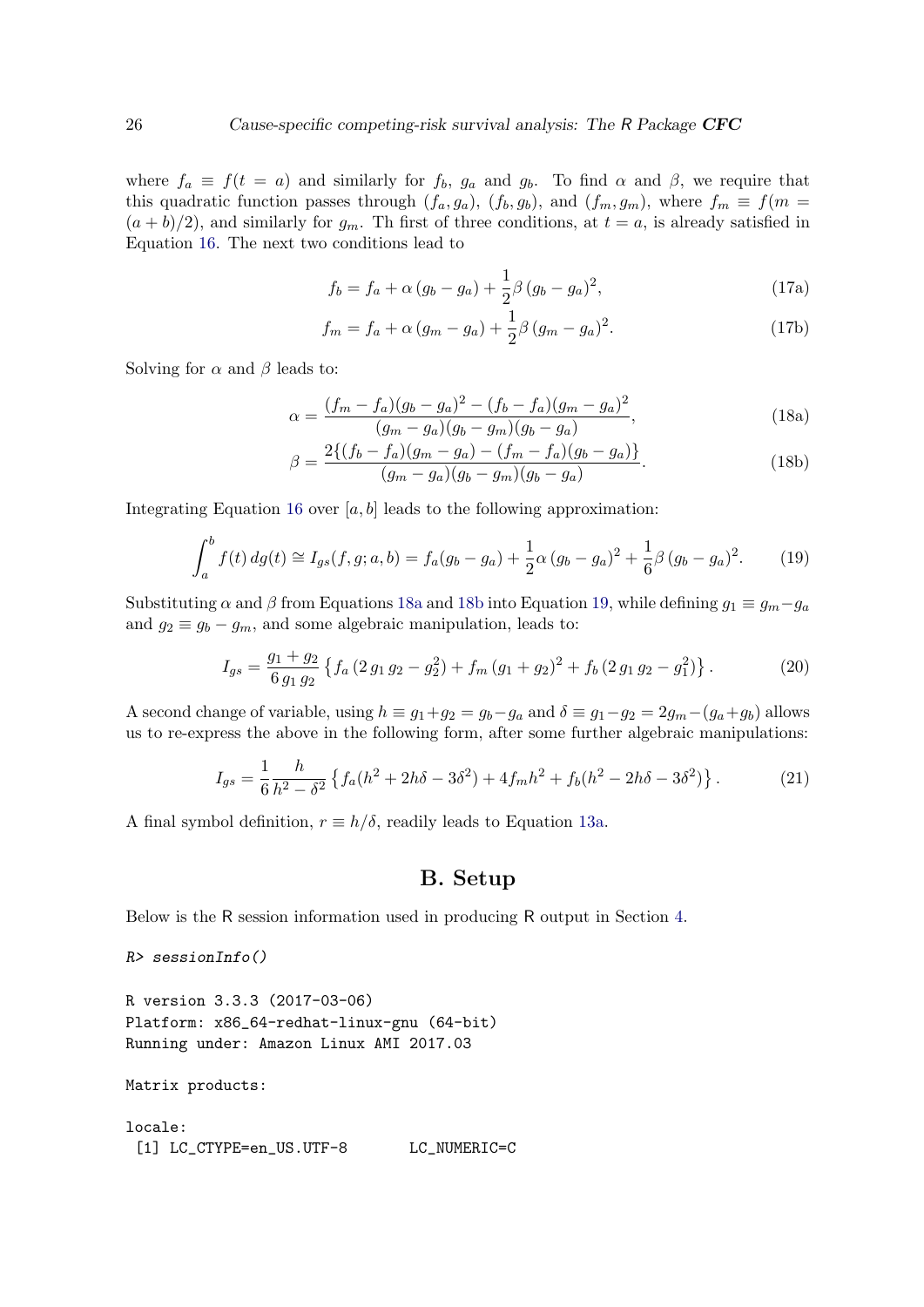[3] LC\_TIME=en\_US.UTF-8 LC\_COLLATE=en\_US.UTF-8 [5] LC\_MONETARY=en\_US.UTF-8 LC\_MESSAGES=en\_US.UTF-8 [7] LC\_PAPER=en\_US.UTF-8 LC\_NAME=C [9] LC\_ADDRESS=C LC\_TELEPHONE=C [11] LC\_MEASUREMENT=en\_US.UTF-8 LC\_IDENTIFICATION=C attached base packages: [1] stats graphics grDevices utils datasets base other attached packages: [1] randomForestSRC\_2.4.2 Rcpp\_0.12.11 CFC\_1.1.0 [4] Hmisc\_4.0-3 ggplot2\_2.2.1 Formula\_1.2-1 [7] survival\_2.41-3 lattice\_0.20-34 BSGW\_0.9.2 loaded via a namespace (and not attached): [1] compiler\_3.3.3 MfUSampler\_1.0.4 [3] RColorBrewer\_1.1-2 plyr\_1.8.4 [5] methods\_3.3.3 base64enc\_0.1-3 [7] iterators\_1.0.8 tools\_3.3.3 [9] rpart\_4.1-10 digest\_0.6.12 [11] tibble\_1.3.3 gtable\_0.2.0 [13] htmlTable 1.9 checkmate 1.8.2 [15] rlang\_0.1.1 Matrix\_1.2-8 [17] foreach\_1.4.3 parallel\_3.3.3 [19] RcppArmadillo\_0.7.900.2.0 gridExtra\_2.2.1 [21] coda\_0.19-1 stringr\_1.2.0 [23] cluster\_2.0.5 knitr\_1.16 [25] htmlwidgets\_0.8 grid\_3.3.3 [27] nnet\_7.3-12 data.table\_1.10.4 [29] HI\_0.4 foreign\_0.8-67 [31] latticeExtra\_0.6-28 magrittr\_1.5 [33] scales\_0.4.1 backports\_1.1.0 [35] codetools\_0.2-15 htmltools\_0.3.6 [37] ars\_0.5 splines\_3.3.3 [39] abind\_1.4-5 colorspace\_1.3-2 [41] stringi\_1.1.5 acepack\_1.4.1 [43] lazyeval\_0.2.0 doParallel\_1.0.10 [45] munsell\_0.4.3